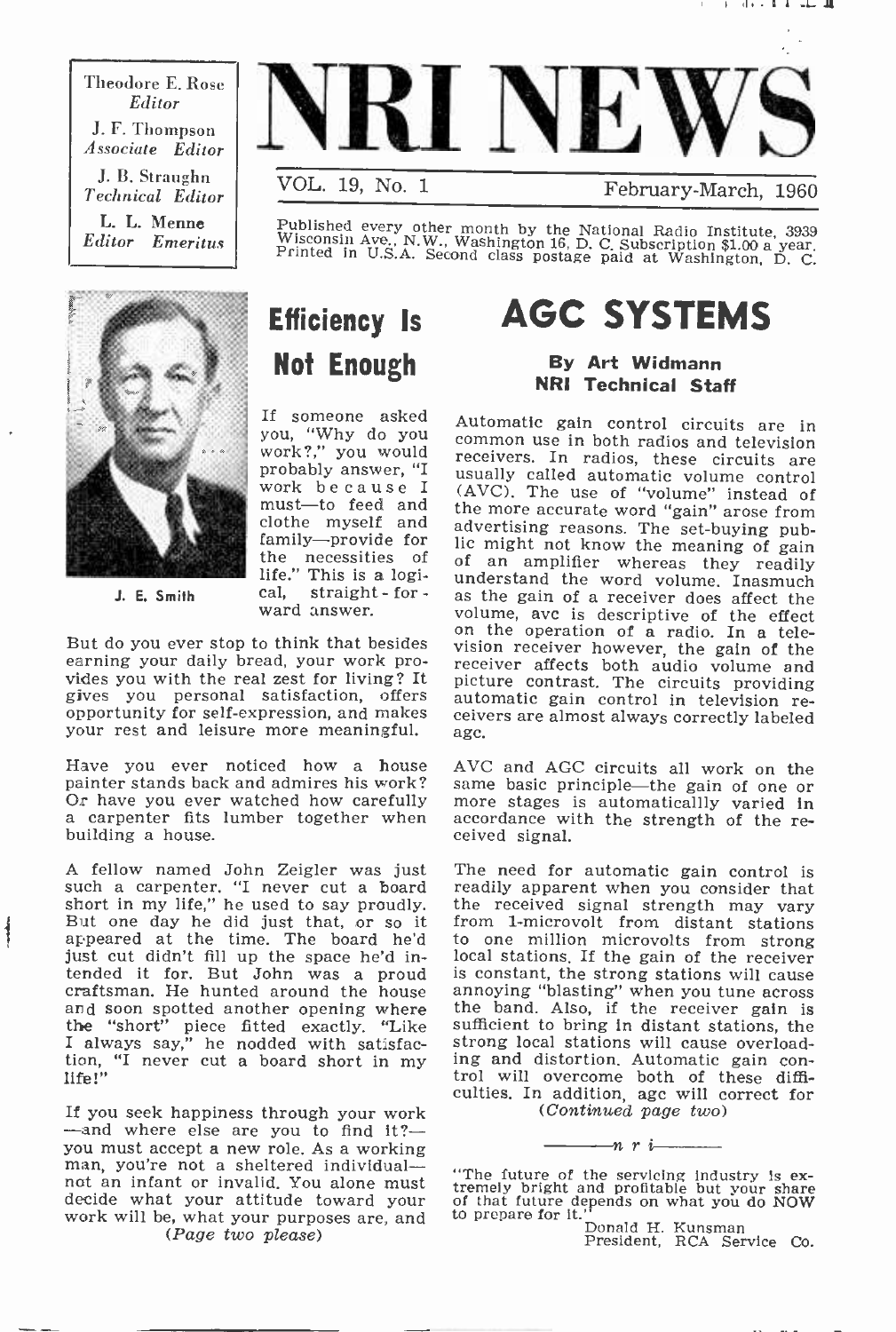### (Editorial-from page one)

you seek.

To have ideals, to seek wise advice, to apply common sense, to admit the neces- sity of discipline, to be broad-minded, to believe in and practice fairness and to

#### (AGC Systems-continued)

variations in signal strength due to fading.

#### AVC Sustems in Radios

This partial diagram shows the rf stage



Fig. 1. Typical AVC system used in a Radio receiver.

and the second detector where the avc voltage is developed. The i-f signal at the output i-f transformer causes the diode<br>to conduct each time the signal swings Delayed AVC. To prevent development of positive at the plate of D1. Current an ave voltage when receiving weak signal positive at the diode also flows through the nals, the ave voltage is delayed. This does through the diode also flows through the secondary winding, through R1 and R2 to ground and back to the cathode of the the amplitude of the signal. No ave is diode, C1, R1 and C2 filter out the i-f, developed until the average value of the diode. C1, R1 and C2 filter out the i-f, producing a negative voltage at point A that is varying at the audio rate.

Resistor R3, and capacitor C3 make up an- $\overline{Fig. 2}$  shows a typical second detector, other filter network that removes the delayed avc, and first audio stage. Diode audio signal and produces a pure negative avc voltage at point B. The strength of this negative AVC voltage is directly proportional to the i-f carrier signal.

The time constant of the avc filter must be long to filter the lowest frequency of the audio signal. On the other hand, too long a time constant will prevent the circuit from responding to rapid changes in signal strength such as occur with fading. A compromise is made using a time con- stant of about 1/10 to 1/5 of a second.

The filtered ave voltage is applied to the

how strongly you desire the happiness faction and contentment on your job as you seek.<br>
skill and knowledge. Remember, your job do honest work efficiently. These are traits just as important to personal satisfaction and contentment on your job as may feed you but your attitude toward your work keeps you "alive."

J. E. Smith Founder

Let's review the basic principles of a constant because it requires a change in typical avc circuit by referring to Fig. 1. output to produce a change in avc voltage. control grid of V1 through resistor R5. The negative ave voltage decreases the gain of the rf stage and tends to hold the output of the receiver constant with<br>changes in rf signal strength. The ave voltage cannot hold the output perfectly constant because it requires a change in Most receivers have at least two ave con-<br>trolled stages to give a

greater range of control.<br>These are usually the i-f and rf stages. In sets havvoltage is applied to the rf grid of the converter stage.

Notice that the avc voltage always decreases the gain of the receiver. Even a very weak station will In order to have the re-<br>ceiver run wide open on<br>weak signals, circuit variations have been devised to prevent ave from

taking effect until a certain size signal is received.

an avc voltage when receiving weak signot refer to a time delay but rather to the amplitude of the signal. No ave is IF carrier signal exceeds a pre-determined value.

delayed avc, and first audio stage. Diode D1 is the second detector while diode D2 produces the ave voltage. The triode section of the tube is the first audio am- plifier stage.

The i-f signal is rectified by D1 and the audio signal is developed across C2-R1. Notice that diode D1 will conduct on weak signals because its circuit is returned to the cathode. The ac signal path for diode D1 is from the plate of  $D_1$  through the transformer winding, through C2 to the cathode of the tube. Thus even very weak signals will make the plate positive with (Continued page sixteen)

Page Two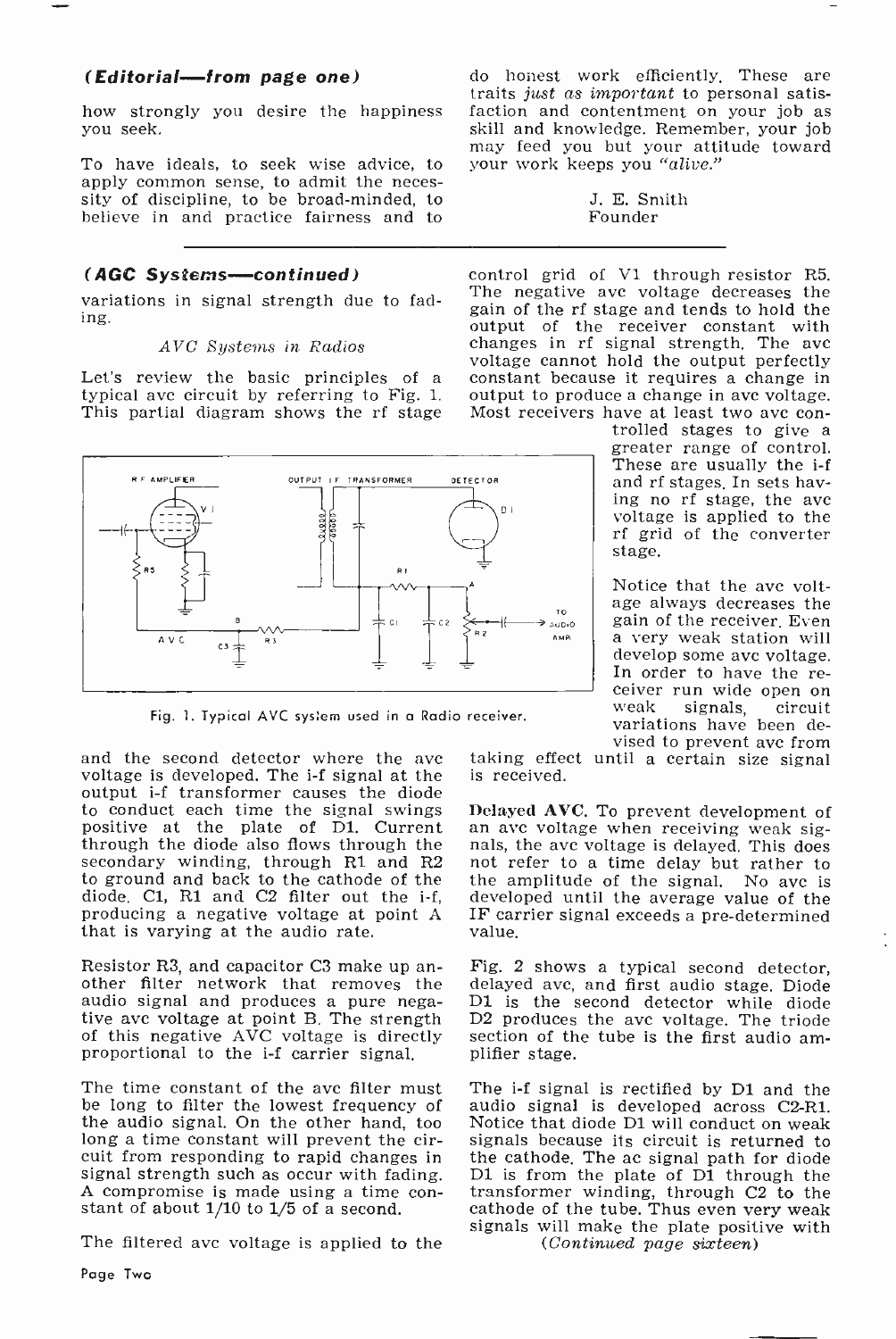### Magnetic Cartridges

### for Stereo

### by John G. Dodgson NRI Consultant

At the present time there are many types reluctance and decreasing the flux. Since of magnetic cartridges and, no doubt, the flux changes are in opposite direcmany more will be developed. We will look at the types most often used.

One version of this type cartridge is<br>shown in Fig. 1, page 4. As can be seen Simply then, lateral movements of the shown in Fig. 1, page 4. As can be seen here, the stylus is mounted on a cantilever arm which moves between two coils. to the value of the value of this arm is connected netic gap. The other end of this arm is connected<br>to the south pole of a permanent magnet. A T shaped yoke connects the other end of the magnet to two pole pieces on which type pick-up is that it responds only to two coils are wound. The flux path is lateral motion of the stylus. Consequently, from the magnet through the yoke to the there is little needle scratch or surface from the magnet through the yoke to the there is little needle scratch or surface two pole pieces and then across the air noise picked up. Since vertical motion of two pole pieces and then across the air noise picked up. Since vertical motion of gap to the cantilever spring. As the sty-<br>the stylus causes the same flux change Ius follows the record grooves, it moves in both coils, the induced voltages are of from side to side, nearer one or the other the same polarity and are cancelled in of the two coils. As it does so, the air gap the output. on one side decreases, so the reluctance on<br>that side decreases and the flux increases. As shown in Fig. 2, the monophonic vari-At the same time, the air gap on the other side becomes wider increasing the

### Long Distance Phone Calls To NRI

Students who call us long distance AND<br>WHO USE DIRECT DIALING may save themselves money on their phone bill if they tell our operator, "This is a long distance call from (name of place)." Unless the student tells our operator, she cannot know.

When we know, we give the incoming long-distance call preference over other local calls and all other delaying factors.

The student should, of course, give his name promptly, and be ready with his student number. If we have to look up the number for him, his phone bill is running up while we are looking.

But whether he has his student number or not, he should tell us when the call is long distance.



John G. Dodgson

One of the earliest types of magnetic tion, the two coils in series-opposi-<br>cartridges was the variable reluctance. output. the flux changes are in opposite directions, the voltages induced in the two coils will be opposite polarity. By conoutput.

> stylus will cause a varying output due to the varying reluctance in the mag-

> One advantage of this variable reluctance lateral motion of the stylus. Consequently, in both coils, the induced voltages are of

> able reluctance type cartridge is easily  $(Page\ four\ please)$

| naex                             |      |
|----------------------------------|------|
| Article                          | Page |
|                                  | ı    |
|                                  | ı    |
| Magnetic Cartridges for Stereo   | 3    |
| NRI Alumni News, Chapter Chatter | 14   |
| A Handy Handful                  | 20   |
|                                  | 25   |
| New "Fuel Cell" Device           | 26   |
|                                  | 28   |
| The Price of Success             | 31   |
|                                  |      |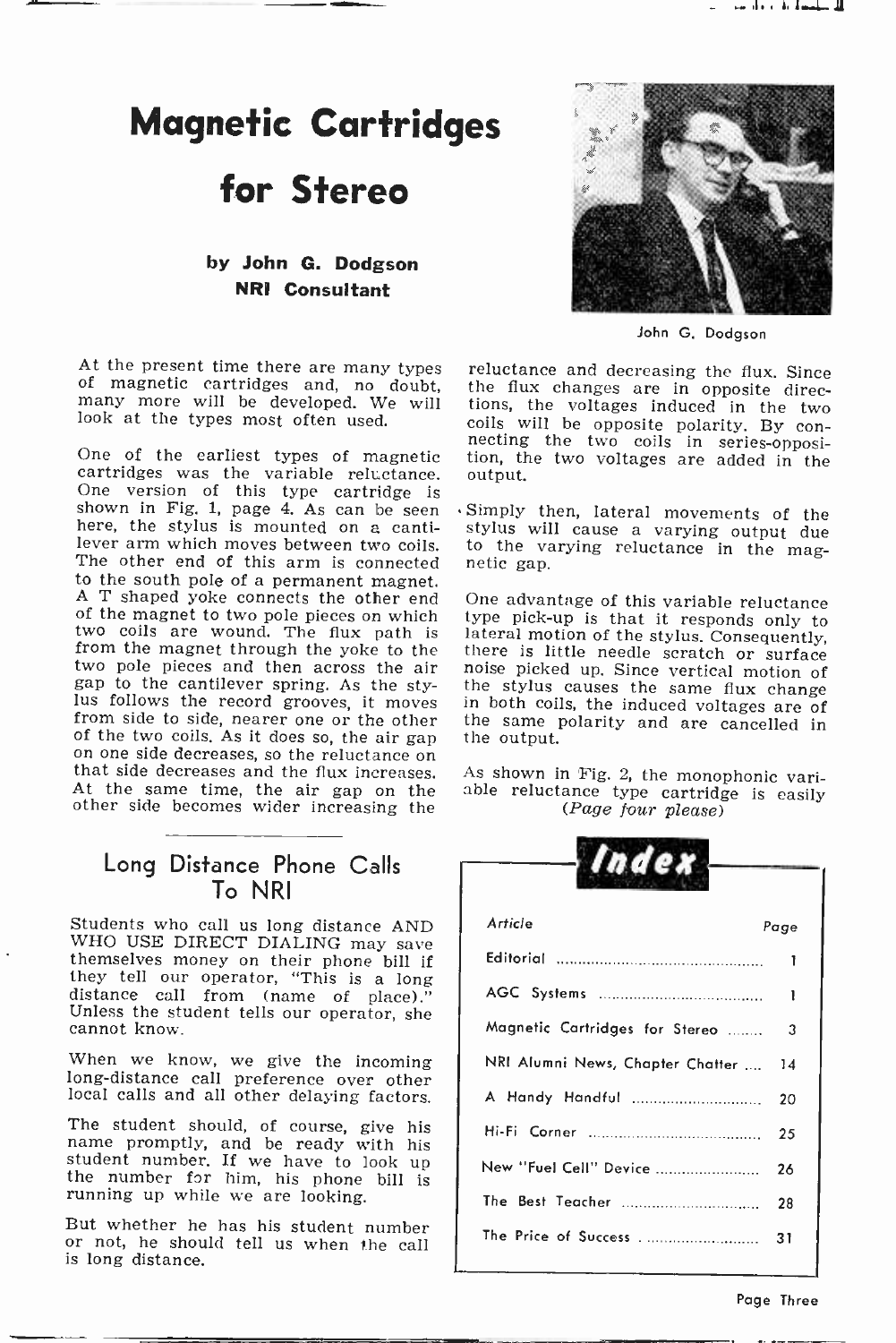

Fig. 1. The General Electric variable reluctance cartridge.

changed to a stereophonic type. In the stereophonic version, the ends of the coil pole pieces are bent 45° angles to the stylus and disc and are at 90° angles to each other. Instead of connecting the coils together, each coil provides the signal for a separate channel.

Since only one coil is used for each channel, it is evident that there will be less signal output. In fact, in the example shown, the output level of the stereo version will be exactly half the output level of the mono version. In practice, however, improvements in the coil and magnet assemblies have resulted in more output than this although it is still below 10 millivolts (.001 volt) per channel.

Another variable reluctance type cartridge, the Pickering shown in Fig. 3, operates in a slightly different way. As can be seen in the phantom view of Fig.



Fig. 2. Front view of a stereophonic variable  $\quad$  ta reluctance cartridge.

4 this cartridge uses four coils, two for ter of the group of coils and is coupled through a pivot to the armature, a thin straight tube with the stylus mounted at one end.

TWO YOKES the front end of the cartridge. The re-<br>verse end of the armature is coupled to Fig. 5 is a simplified plan view, looking up at the bottom of the pickup. The armature is pivoted at its center in a bearing that allows the stylus end free motion in all directions in the plane perpendicular to the record surface. The front end of the armature carrying the stylus is coupled to the magnetic cir-cuit through the two 45° pole pieces at the front end of the cartridge. The rethe magnetic circuit also, through identical pole pieces at the rear of the cartridge.

> The moving armature modulates the magnetic circuit at the rear of the cartridge with an amplitude equal to the modulation at the front of the cartridge, and



Fig. 3. The Pickering Fluxvalve cartridge. Photo courtesy of Pickering and Co., Inc.

180° out of phase with it. The coils are so phased that the two signals in each channel are added. It is evident that this push-pull arrangement, with the armature pivoted at its center, has a higher signal level.

THE MOVING COIL CARTRIDGE. Another type of high quality stereo cartridge is the moving coil such as the Grado Cartridge shown in Fig. 6.

The generating system of the Grado Stereo Cartridge is shown in Fig. 7. A plastic stylus arm is attached to a hollow plastic cube approximately .07 -inch square which is molded as one piece. Two coils are then wound on the fiats of the cube at 90° to each other. The symmetry of the coils allows cancellation of one coil a 45°/45° movement of the stylus. Each coil generates equally on either a vertical or lateral movement. The coils can also generate mixed components as dicalso generate mixed components as dic-<br>tated by the groove. Each coil contains 1000 turns of silver copper alloy wire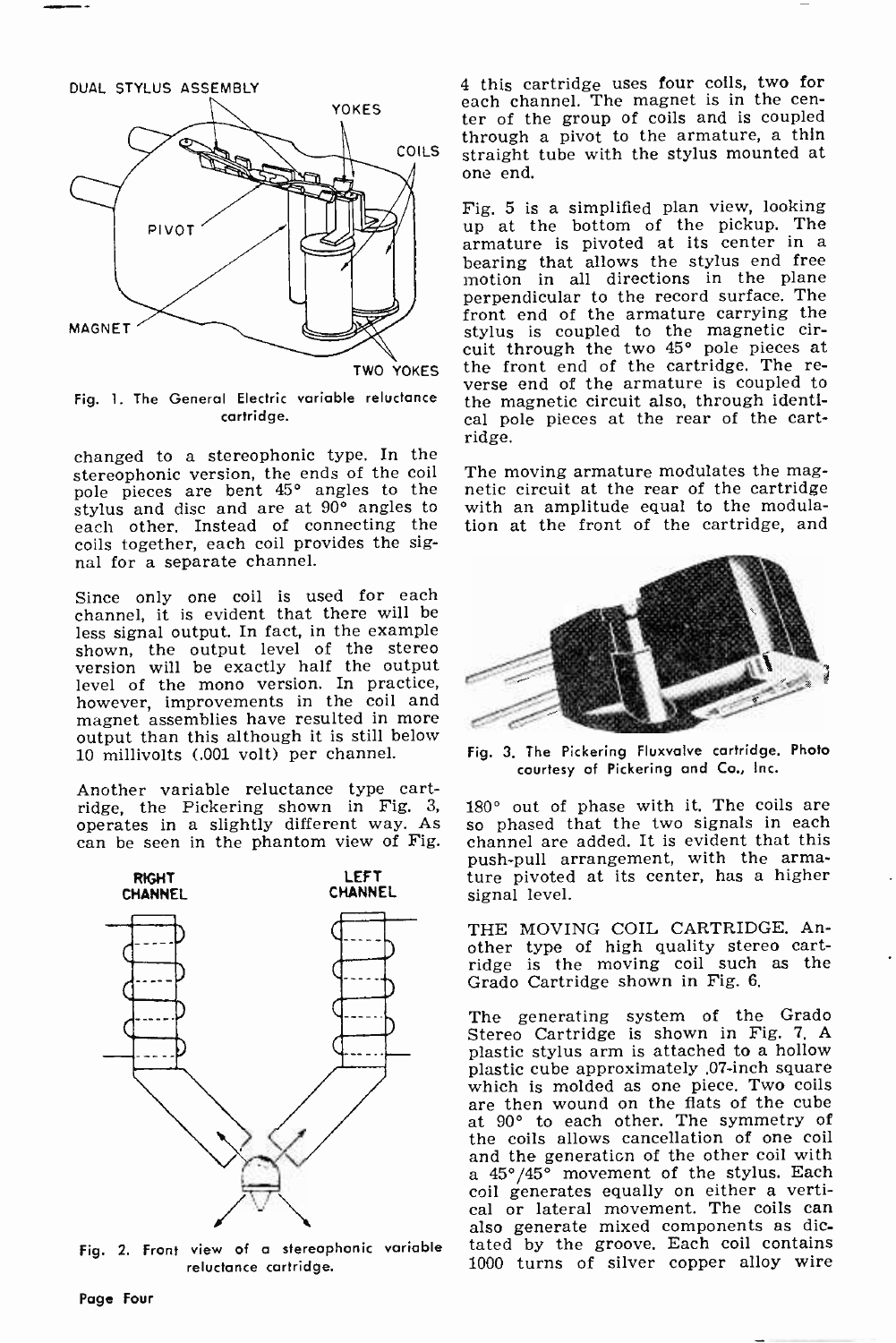



silver contact pins which are color coded  $\int$  given me many enjoyable evenings work-<br>to facilitate the proper electrical connec-  $\int$  ing on projects that are entertaining and to facilitate the proper electrical connec- tions.

This generating system is then mounted within a toroidal grommet made from a special rubber. Care is exercised in the compounding of this rubber material to minimize cold flow or hardening tendencies. The grommet, as shown in Fig. 7,  $\begin{bmatrix} I' \\ I \end{bmatrix}$  has a groove around its edge which is



Fig. 5. A view of the Fluxvalve from underneath. Courtesy Pickering and Co., Inc.

used to mount the complete coil system<br>in a metal bracket. The generator and<br>bracket are then assembled to a highly<br>damped plastic base. Since the coil is<br>placed within a magnetic gap, movements<br>of the stylus cause the co

### NRI Graduates Discover - -

- new earning power
- greater hopes for the future
- higher community prestige



Hobby Becomes Profitable Pastime

.0004 inch in diameter, triple gold plated  $\begin{array}{c|c} \text{experience to maintain my own electronic} \\ \text{to prevent corrosion.} \\ \text{the two coils are thermal welled to four} \\ \text{size of the two coils are thermal welled to four} \\ \text{size of the two coils are color coded} \\ \text{size of the two coils are color coded} \\ \text{size of the two coils are color coded} \\ \text{size of the two coils are color.} \end{array}$ Taking the NRI Radio and Television<br>course was to give me the knowledge and<br>experience to maintain my own electronic<br>equipment. It was only to be hobby but<br>has become a profitable pastime. It has<br>given me many enjoyable ev

> <sup>I</sup>give all the praise and respect that can be given to your NRI course. There isn't cost, and instruction value. I take pride<br>in showing my NRI diploma and saying<br>I'm a graduate of NRI. In the near future,<br>I am going to take your Professional TV<br>Servicing course.<br>William L. Rice

19335 Rock Ave. Roseville, Michigan

Radio-TV Technician With Sears-Roebuck



I made extra money while taking the course a few months after beginning. I even had to cut down on the service work At present, I am doing Radio-TV service. work for Sears-Roebuck, a position I was able to obtain a month after graduating.<br>I could not have passed the entrance ex-<br>amination for position of TV serviceman (Continued page six)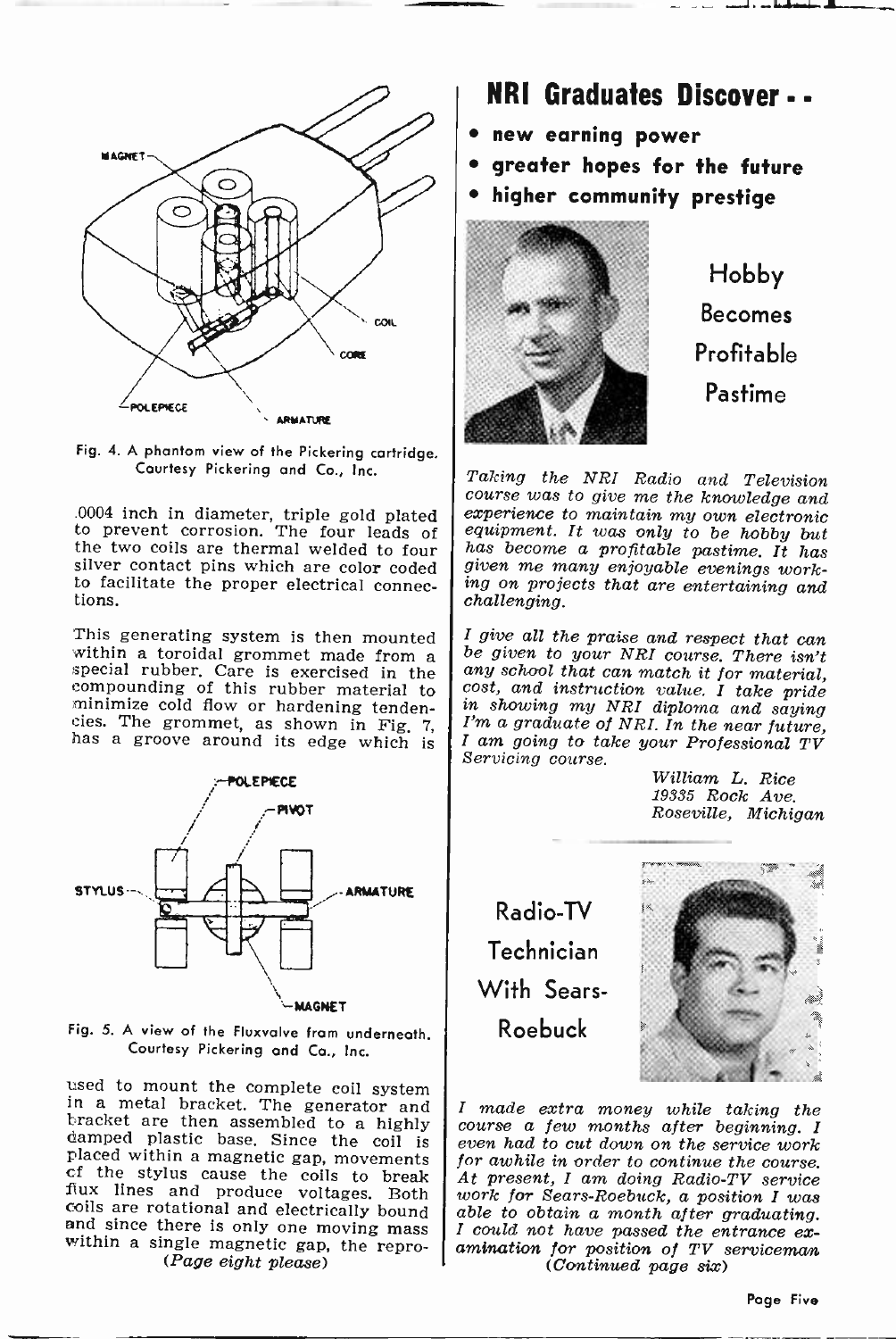had it not been for NRI. I answered all questions correctly except for two which the examiner said was the second best score they'd had in a long time. I owe it to NRI-a salaried position with 5% commission on paid service calls and service contracts I sell.

> Manuel H. Morales 214 Morelia



I've found NRI training to be everything you said it would be and I've earned \$2000 the past 12 months, part-time work. I plan to put in a full-time modern shop. The NRI course enabled me to work for myself and make good wages while I'm doing so.

<sup>I</sup>recommend your course highly to any- one interested in this kind of work. Every graduate should be proud to be an NRI trained man. It has given me new earning power and greater hopes for the future.

> George D. Guthrie | Hampshire. Route 1, Box 361 Orange, Texas



### Operates Own Sales-Service Store

NEI training put me on the way into my own business. For sometime, I was doing part-time service work. But for the past two years, I have owned and operated my<br>own shop. It sure feels good to know (Column two, page seven)

STATEMENT REQUIRED BY THE ACT OF AUGUST 24, 1912, AS AMENDED BY THE ACTS OF MARCH 3, 1933, AND JULY 2, 1946 (Title 39, UNITED States Code, Section 233) SHOWING THE OWNERSHIP, MAN-<br>AGEMENT AND CIRCULATION OF AGEMENT AND CIR

NRI News, published bimonthly at Washing-ton, D. C., for October 1, 1959.

1. The names and addresses of the publisher, editor, managing editor, and business managers are:<br>agers are:<br>Publisher, National Radio Institute, 3939

San Antonio 7. Texas Publisher, National Radio Institute, 3939<br>Wisconsin Ave., N. W., Washington 16, D. C.

Wisconsin Ave., N. W., Washington 16, D. C. Editor, Theodore E. Rose, 3939 Wisconsin Ave., N. W., Washington 16, D. C.

Managing editor, None.<br>Business manager, None.

Business manager, None,<br>2. The owner is: (If owned by a corporation,<br>its name and address must be stated and also<br>Immediately thereunder the names and ad-<br>dresses of stockholders owning or holding 1<br>percent or more of tota

Edward L. Degener, 5609 Midwood Rd., Bethesda, Md.

Elsie Smith Davis, RFD 1, Rochester, N. H. The National Radio Institute Charitable Trust c/o J. E. Smith, 4521 Crest Lane, Mc-Lean, Va.

Carol Smith Galbraith, Michael Morrison Galbraith, 430 E. Ledbetter Drive, Dallas 16, Texas. Gail Galbraith Peek, 4201 Massachu-setts Ave., N. W., Washington, D. C.

James E. Smith, Sarah Morrison Smith, 4521 Crest Lane, McLean, Va.

Emma Smtih Stuart, 2108-A San Miguel Canyon Rd., Salinas, Calif.

James Morrison Smith, Susan Morrison Smith, Lee Morrison Smith, James Morrison Smith, Jr., Terry Morrison Smith, 4523 Crest Lane, McLean, Va.

Marjory M. S. Sarich, Charles B. Sarich, James R. Sarich, 4519 Crest Lane, McLean, Va. David H. Smith, RFD 1, Rochester, New

3. The known bondholders, mortgagees, and other security holders owning or holding 1 per cent or more of total amount of bonds mere none, so state.) None.

4. Paragraphs 2 and 3 include in cases where<br>the stockholder or security holder appears<br>top the books of the company as trustee or<br>in any other fiduclary relation, the name of<br>the person or corporation for whom such<br>trust

5. The average number of copies of each is-<br>sue of this publication sold or distributed,<br>through the mails or otherwise, to paid sub-<br>scribers during the 12 months preceding the<br>date shown above was: (This information is<br>r triweekly newspapers only.)

NATIONAL RADIO INSTITUTE E. L. Degener, General Manager

Sworn to and subscribed before me this 1st<br>day of October, 1959.

Charles Alexander, Notary Public (My commission expires January 14. 1964.)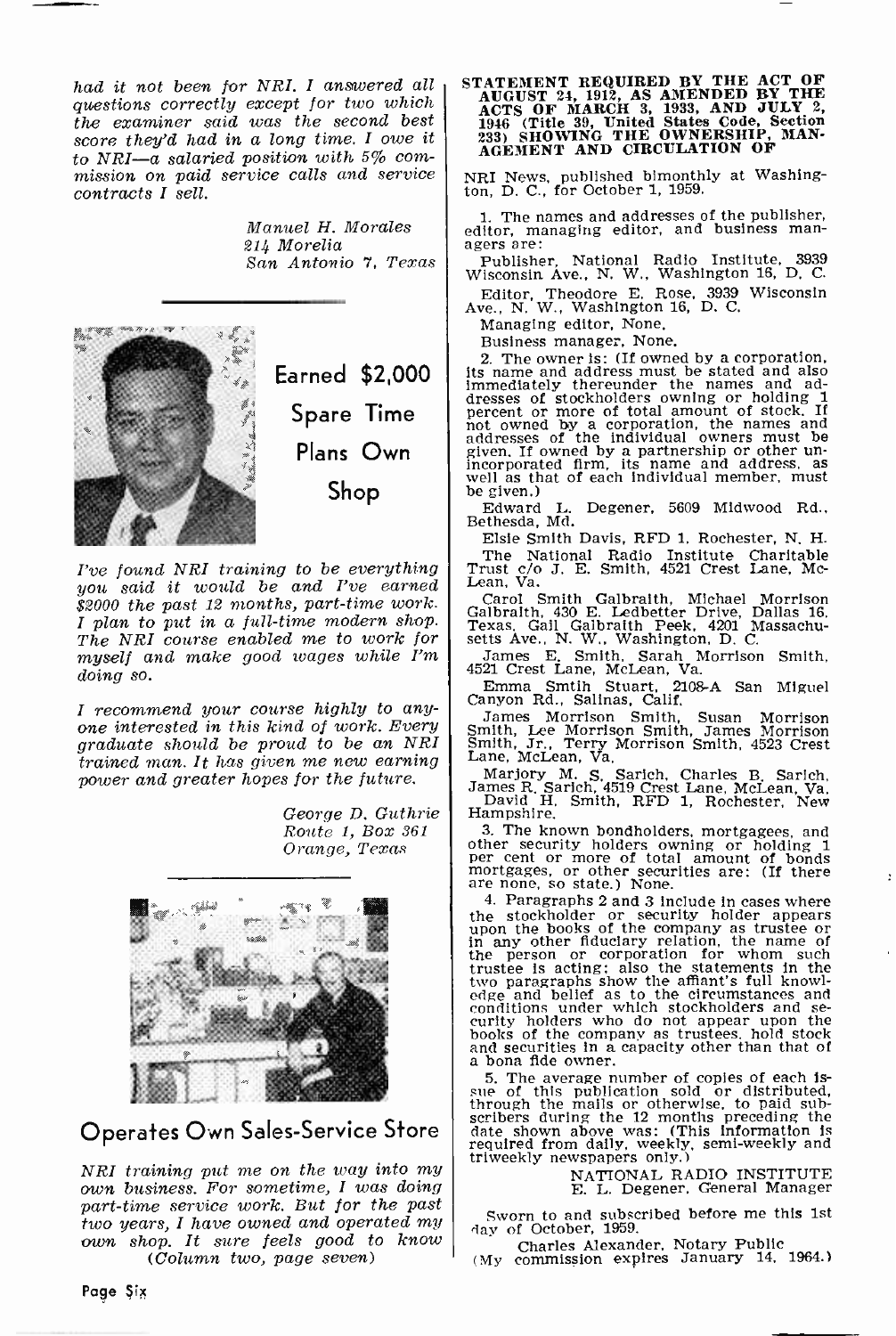### Progress Needs Reliability

The U. S. Aircraft Industry has a proud record for building reliability into its aircraft, but its toughest chore today is building reliability into its rockets and guided missiles because of their great complexity.

The average guided missile has 37,000 parts (and many of these are made from several pieces.) If each of these items can be made so reliable that it would fail only once in 100,000 times, the mathematical chances are that one missile in three would misfire.

The goal the industry is striving to reach<br>is for each item to be so reliable that it would not fail in 300,000 times. That's reliability!

Miniaturesque Miniature Precision Bearings

Our imagination is one of our most im-<br>portant functions. We can use it to worry with or we can use it to work with. If we<br>let it become a source of worry, we invite<br>destruction; but if we put it to work we<br>destruction; but if we put it to work we<br>we can always be proud of.

 $-n$  r  $i$ 

Nuggets



there was a school that gave me a chance to get started. I would recommend your training to everybody.

Tony Shyskowski Beverly Alberta, Canada

. ....1... x <sup>Y</sup>



### In Charge of Cadillac Distributor Radio Department

There are a lot of fellows right now who<br>know nothing about Electronics and think know wouldn't learn. But they have not done what it takes to find out. For a four-cent stamp they can discover NRI speaks a language they can understand.

That little word "curiosity" has caused me to be placed in charge of the Radio Department of the St. Louis Cadillac Auto-<br>mobile Distributor. I specialize in the servicing and installation of Delco signal-seeking radio and Autronic Eye headlight<br>controls. I also repair TVs and automatic antennas.

All of this on the down to earth know- ledge gained at NRI.

Carl Brinkmeyer . 3431 Alberta St. St. Louis, 18, Mo.

It does not take much strength to do things, but it requires a great deal of strength to decide what to do. Elbert Hubbard

Page Seven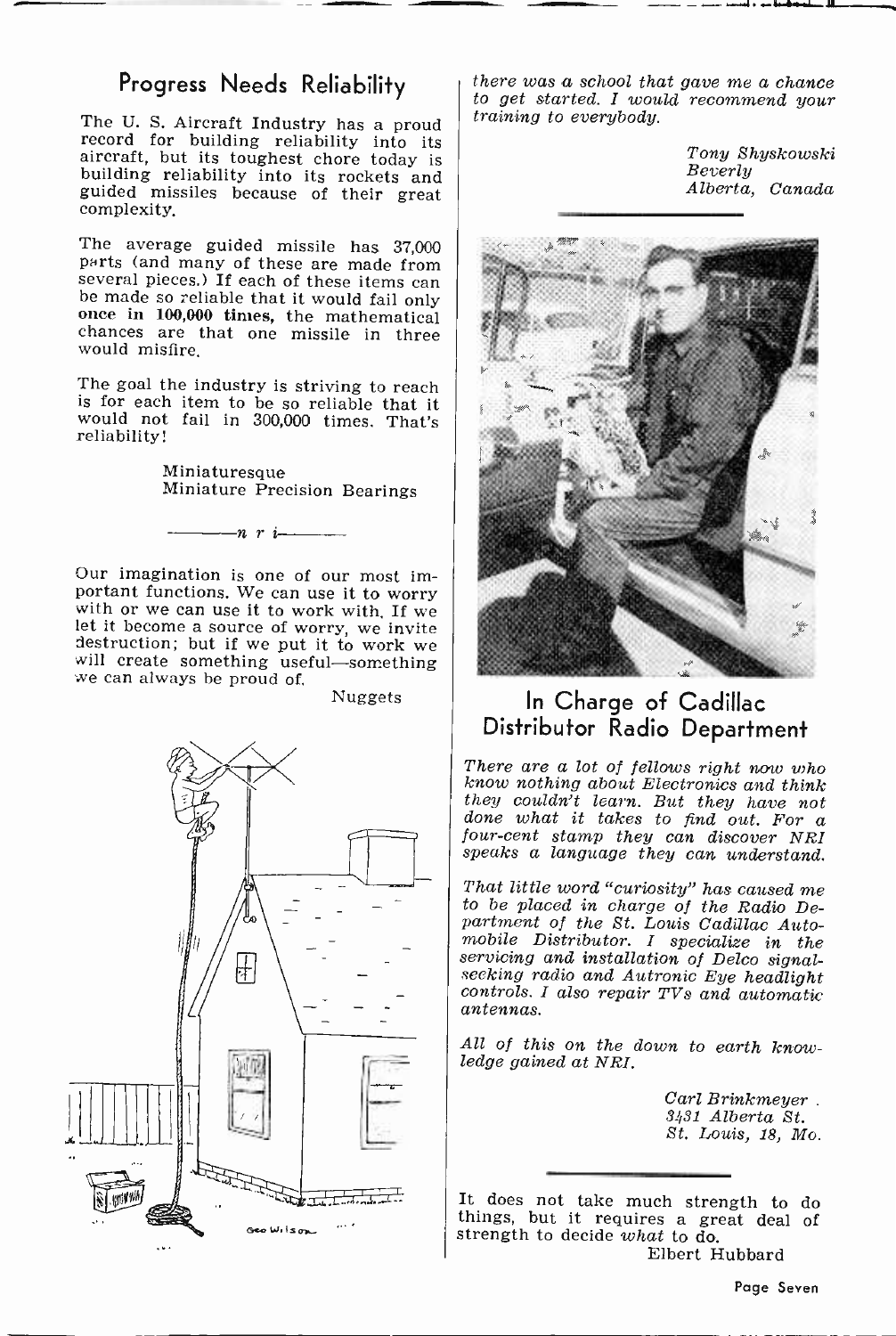

Fig. 6. A moving coil cartridge, the Grado "Custom." Courtesy Grado Laboratories.

#### (From page three)

duction from both channels is exactly the same.

Variations of the moving coil design shown here were also used in monophonic cartridges. In such an application, of course, it is only necessary to utilize one coil instead of two.

MOVING MAGNET TYPE CARTRIDGES. A typical moving magnet type cartridge is shown in Fig. 8. This particular type<br>of cartridge is very similar to the moving coil type cartridge, except, as the<br>name implies, the coils are stationary and the magnet moves according to the stylus movement.

The interior of a high quality moving magnet type cartridge is shown in Fig. 9. It is evident that such cartridges are extremely complicated since they are so



Laboratories.

small. However, the operation of the cartridge is not particularly difficult to un- derstand.

Although the following discussion refers specifically to the Audio Empire 88 Stereo Cartridge, the general operation is applicable to all moving magnet cartridges.

As can be seen in Section B of Fig. 9, the stylus lever is firmly attached to a small magnet. This magnet is actually .04 by .1 inches long.

The stylus magnet assembly is inserted into a coil structure as shown in B and pivoted at the center. Coils A and B, wound in series opposition, form one coil structure which develops signals from the inner groove wall (left channel)



Fig. 8. The Shure M3D, a moving magnet type cartridge.

modulation. Coils C and D, also wound in series opposition, develop the outer wall signal (right channel). Modulation of the left channel will create a force (F1) which will rotate the poles of the

magnet toward and away from the pole faces of coils A and B and create a variable flux in the coil structure. This force, Fl, however, has not caused any air gap variation relative to Poles C and D since the magnet is moving parallel to these pole faces. Therefore, there is no cur-<br>rent generated in the C and D<br>coil combination. Conversely, a signal in the right channel will create a force, F2, which will in turn cause a flux variation in the C and D coil structure while isolating the A and B coil structure.

 $POLE$  *FACE* Since it obviously would not be  $POLE$  *FACE* possible to mount the four coils possible to mount the four coils as shown in B of Fig. 9 (the as shown in B of Fig. 9 (the stylus arm from the magnet to the record would be too long), the coils are positioned vertically as shown in C of Fig. 9

Page Eight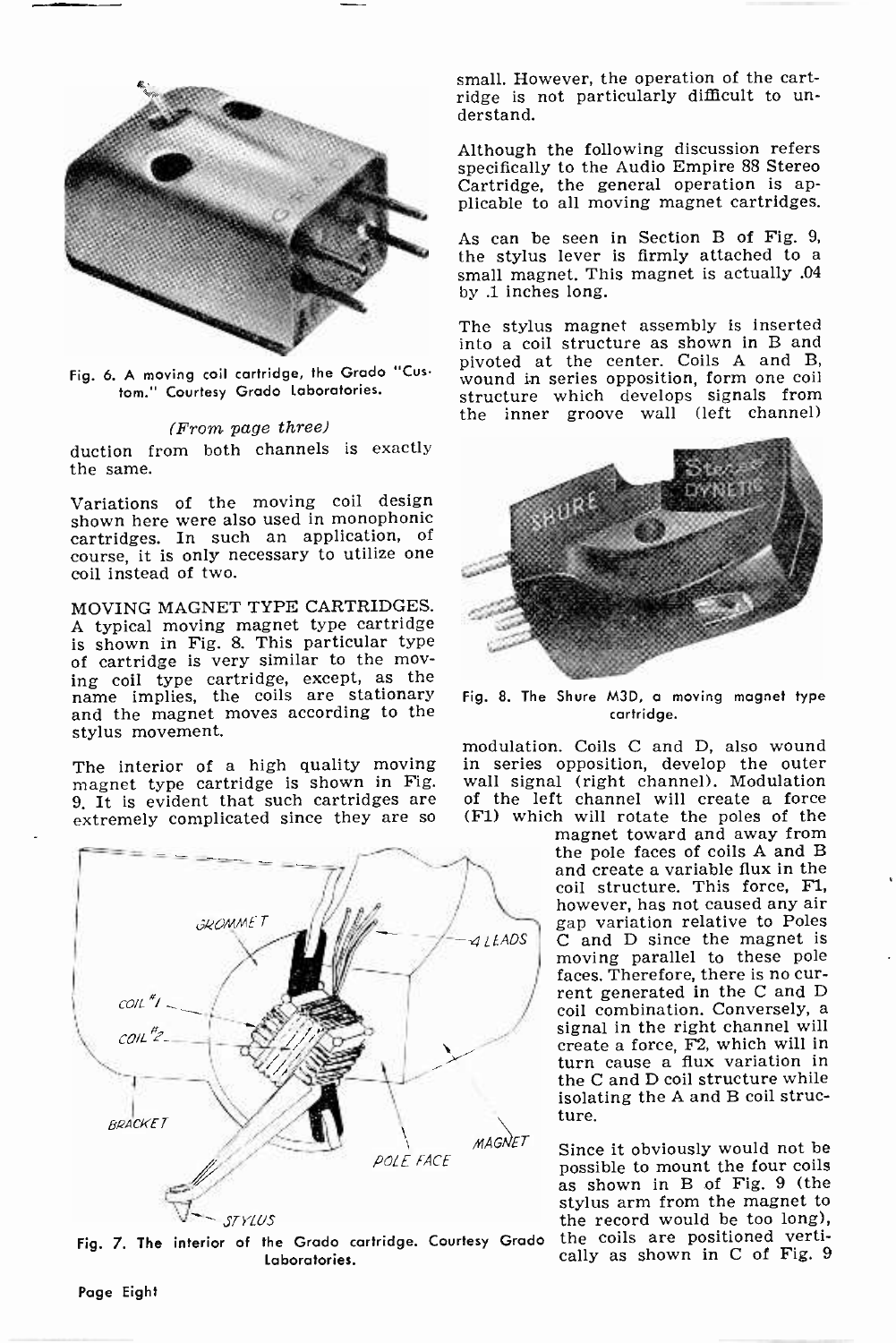

Fig. 9. Interior of the Empire 88 moving magnet cartridge.

and a metal structure called a quadrature structure is used to couple the magnet movements to the coils.

coils instead of two.

CARTRIDGE CHARACTERISTICS. As<br>pointed out previously, the cartridge is a transducer since it converts the minute<br>record groove undulations to an elec-<br>trical signal. This is an extremely difficult job and as a result, the cartridge along with the loudspeaker, another transducer, is usually less perfect than the remaining parts of the over-all high- fidelity system.

There are many characteristics that affect the over-all quality of a cartridge among which are the dynamic mass, compliance, frequency response, and reson-<br>ance. In fact, these key characteristics<br>of a cartridge are dependent upon one another for the over-all performance of the cartridge.

CARTRIDGE HOUSING pliance of  $5 \times 10^{-6}$  centimeters per dyne. The compliance indicates how easily the stylus will move; in other words, it is will cause excessive record wear, reduced high frequency response, and impair transient response, The compliance figure normally specifies what part of a centimeter a stylus will move when a certain amount of force, measured in dynes, is applied to it. Normally the force is 10-6 dynes, a very small force, since the rec-<br>ord groove width is measured in thousandths of an inch. Although it was considered as an achievement just a few years ago to reach a compliance of unity. that is,  $1 \times 10^{-6}$  centimeters per dyne, it is normal and acceptable now to expect a compliance of  $2 \times 10^{-6}$  centimeters per dyne or more. The Audio Empire cartridge in Fig. 9, for example, has a com-

Since the stereo cartridge must move horizontally and vertically, it is rated

ances.<br>The compliance of a cartridge depends<br>on the structure of the stylus mechanism<br>and on its mass.

and on its mass. This mass is determined by the physical size of the stylus system and the density of the material used in the system. The mass figure is generally in grams or milligrams and indicates the mass re-<br>flected to the stylus tip. In very high<br>quality cartridges this mass should be quality cartridges this mass should be<br>1-milligram (.001 gram) or less. The<br>Grado cartridge of Fig. 7, for example. has a mass of 7 milligram (.0007 gram).

As might be expected, this moving magnet<br>system can also be utilized is monophonic cartridges simply by using one set of due to vibration of the mechanical parts<br>cartridges simply by using one set of due to vibration of t All phonograph cartridges exhibit meof the cartridge. A typical cartridge will resonate at 12 cycles per second and 18,- 000 cycles per second.

> Inexpensive and poorly designed cartridges will have these resonant points (Continued page twelve)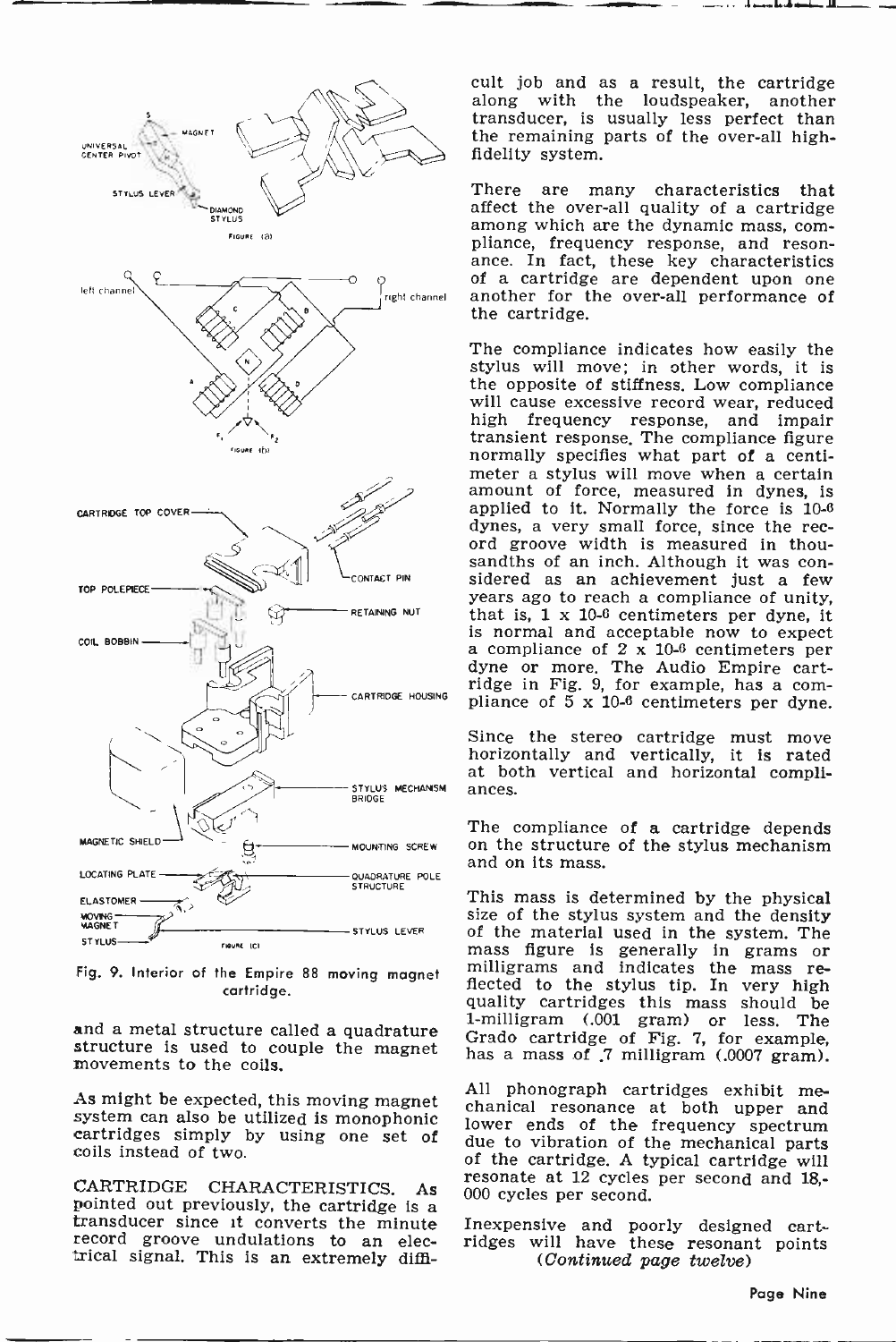# NRI Professional Model 114 Resistor -Capacitor Tester



### Measures:

- Resistance
- Capacity
- Leakage
- Power Factor
- 10 mmfd. to 1500 mfd.
- 1 ohm to 150 megohms

### Gives:

- Greater profits
- Satisfied customers
- More efficiency
- Added confidence
- **Dependability & long-life**
- 

This service instrument has a definite place in every modern Radio and Television Service Shop. It speeds up servicing and gives you more confidence. Increases profits and customer good will.

### Uses Highly Accurate Bridge -Type Circuit

Bridge type measuring devices are widely accepted by laboratory engineers because of their great accuracy. The NRI Model 114 is guaranteed to be accurate  $\pm 5\%$  or better. It is no trouble to select matched resistors or exact capacity condensers for use in critical circuits. Especially valuable in servicing AM, FM, TV receivers, and High Fidelity equipment.

### Tests All Types Condensers In Radio-TV

• Professional appearance determine the capacity of small, color-This tester is designed to do a complete job of testing all condensers used in Radio and Television receivers. This it does with ease, checking capacities as low as 10 mmfd. and as high as 1500 mfd. You can determine the capacity of small, color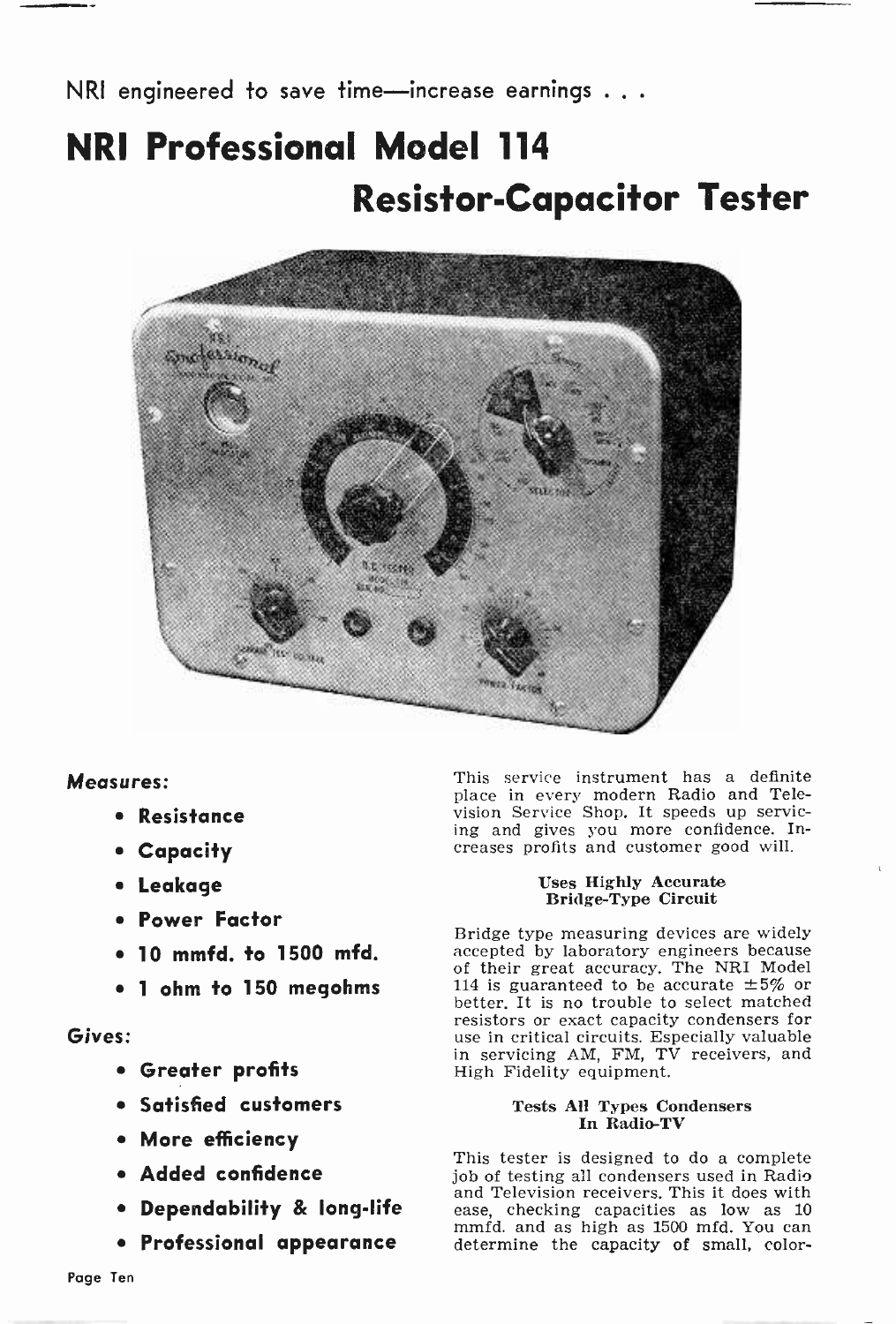coded condensers more quickly than you can figure out their values using the color same time! Testing electrolytic filter condensers is just as easy. You measure ca- pacity, leakage, and power factor. (A high power factor tells you in advance that a 5. Variable leakage test and polarizing filter condenser will need replacing soon.) voltage, 0 to 400 volts. Dual sensitivity Checking video low-frequency compensat- leakage test ci ing condensers, by-pass condensers, and coupling condensers is just as simple.

### Extra Sensitive Leakage Test Circuit

The leakage test circuit provides two  $uring\ ver$ <br>ranges of sensitivity, one for paper mica, resistance. ranges of sensitivity, one for paper, mica, and ceramic condensers, and the other for electrolytic condensers. The paper-mica range is ultra -sensitive, detecting leakage resistance well above 100 megohms. Acresistance well above 100 megohms. Ac- or 25 cycle  $A.C.J$ <br>tual d.c. working voltage of condensers, up to 400 volts, is applied giving an indication far superior to conventional low-volt-<br>age leakage checks made with an ordinary ohmmeter. And the leakage test voltage is continuously variable. An ideal source of d.c. voltage for polarizing electrolytic condensers.

#### Power Factor Test

As electrolytic condensers age, their power<br>factor usually increases. Electrolytic con-<br>densers with a power factor of more than 15% should normally be replaced. This test tells you which condensers are likely to fail soon. Saves time and headaches. Enables you to guarantee your work. Your repair jobs stay fixed. The Model 114 indicates power factor directly. This is a test which cannot be made with an ohmmeter.

#### Measures Wide Range Of Resistance

Four overlapping resistance ranges, from 1 ohm to 150 megohms. Bridge type circuit is much more accurate than conven- tional ohmmeter.

#### Operating Instructions Supplied

Easy to operate. A manual giving step by step instructions is supplied. A profes- sional serviceman needs professional instruments. Note excellent appearance of controls and dials on front panel. You will be proud to own this instrument.

#### Specifications

1. Four Capacity ranges: 10 mmfd. to 1500 mfd.

2. Four resistance ranges: 1 ohm to <sup>150</sup> megohms.

3. Power Factor Scale: 0 to 50% direct reading.

4. Bridge -type measuring circuit with tuning eye null indicator.

5. Variable leakage test and polarizing

6. Uses type 6X4 rectifier and type 6E5 mull indicator.

7. Extra heavy rubber -covered test leads aring very small capacity or very high

8. Power requirements: 50-60 cycle, 110- 125 volts  $A.C.$  (Cannot be operated on D.C.

9. Size:  $9\frac{7}{8}$ " x  $7\frac{1}{2}$ " x  $6\frac{1}{4}$ ". Actual weight: 51/e lbs. Shipping weight 8 lbs.

10. Black wrinkle finish cabinet. Deep etched brushed aluminum panel with etched black lettering.

11. 90 -day EIA warranty against defects.

| <b>ORDER BLANK</b>                                                                                                                                          |             |
|-------------------------------------------------------------------------------------------------------------------------------------------------------------|-------------|
| <b>Supply Division</b>                                                                                                                                      |             |
| National Radio Institute                                                                                                                                    | <b>13TE</b> |
| 3939 Wisconsin Ave.                                                                                                                                         |             |
| Washington 16, D. C.                                                                                                                                        |             |
| Gentlemen:                                                                                                                                                  |             |
| I enclose \$39.95 (check, money order or<br>bank draft) for which send me, express<br>collect, one Model 114 NRI Professional<br>Resistor-Capacitor Tester. |             |
| Tell me how I can buy this instrument<br>on monthly terms.                                                                                                  |             |
|                                                                                                                                                             |             |
|                                                                                                                                                             |             |
|                                                                                                                                                             |             |
| City ZoneState                                                                                                                                              |             |
|                                                                                                                                                             |             |
| (If you live in Washington, D. C., add 2% D. C.<br>Sales Tax)                                                                                               |             |
|                                                                                                                                                             |             |

Page Eleven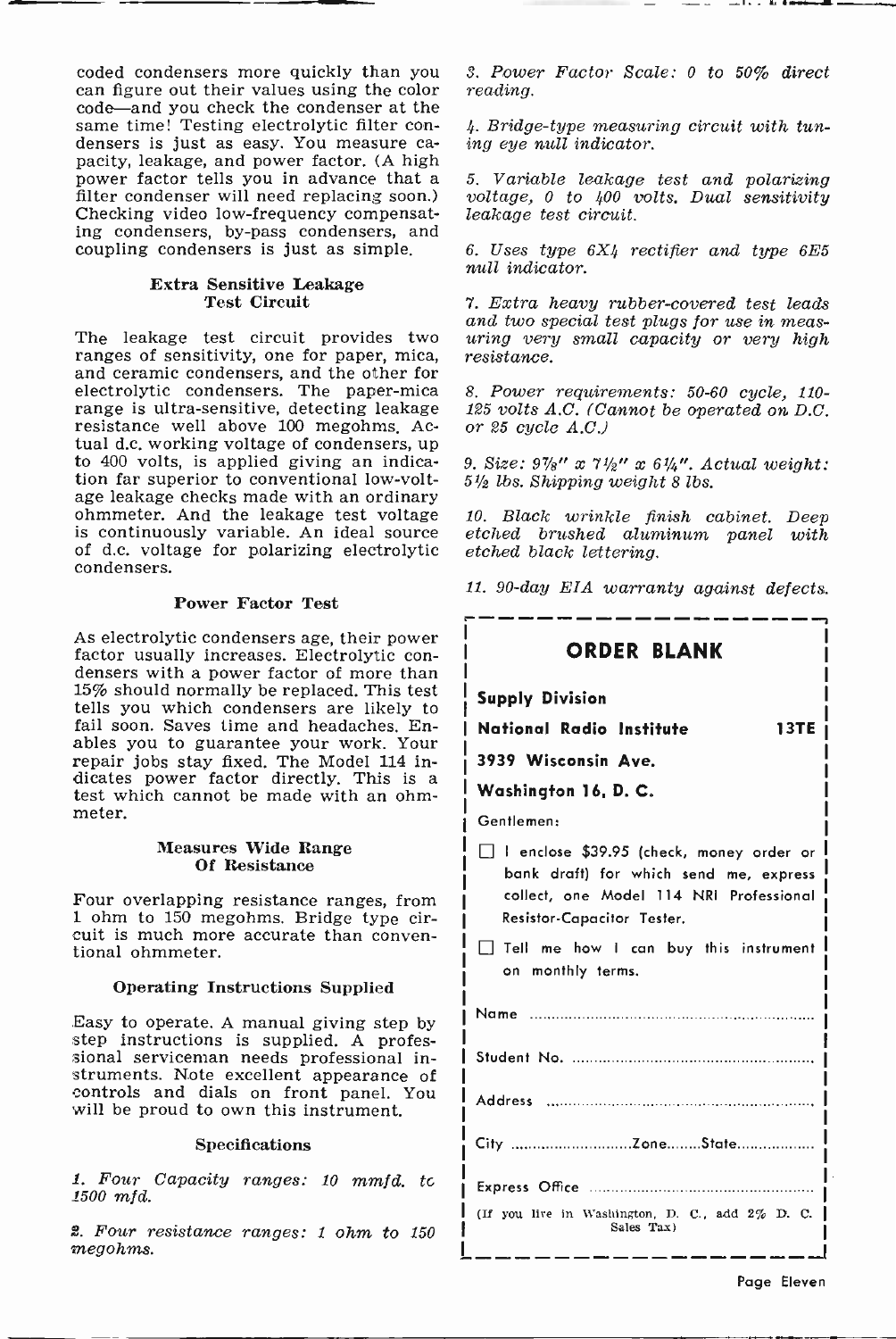within the audible spectrum, that is, between 20 cycles per second and 15,000 cycles per second. When this occurs, it is necessary to introduce mechanical damping of the cartridge system in order to deflate these resonant peaks. No matter fact, when playing a standard 12-inch<br>how well the damping does reduce the LP record, the metal stylus will become how well the damping does reduce the peaks, it is generally of such a nature<br>that it cannot recover rapidly. Thus, a damped system, although it would not cause peaks in the response, could destroy transient response. Excessive damping to reduce audible resonances is generally found in low cost magnetic type cartridges and in ceramic and crystal cartridges. Of course adding damping material to the stylus mechanism will in- crease its mass and reduce compliance.

still be considered totally unsatisfactory. Remember that the ability to reproduce<br>loud bursts of music is probably more

specification of a cartridge indicates how<br>much downward pressure must be exerted on the cartridge to keep the stylus riding properly in the record groove. The required tracking pressure depends upon<br>the design of the cartridge just as a vacuum tube's bias voltage depends on<br>the tube design. It is desirable to have<br>the cartridge designed to operate with as light a pressure as possible since this factor is the dust on the record. Very reduces friction between the stylus point<br>and the record groove and reduces wear. Excessive friction smooths out the microscopic waves of the groove, thereby wiping out the high frequency modulations. In addition, the noise content rises ex-<br>cessively.

Excessive wear of a stereo record not only eliminates the high frequencies and increases the noise level but the channel tinues, the separation will be reduced to the point where the record will no longer be "stereophonic."

Since the stereo cartridge uses a smaller stylus radius, .0005 to .0007 inch, than the regular monophonic .001 inch cartridge, there is more pressure per square<br>inch when using the same stylus force on both. It is more important then for<br>a stereo cartridge to be designed for opti-<br>mum operation with less stylus force.

The material used for styli is generally of three types: metal, sapphire, and diamond.

(Stereo Cartridges-from page 9) Metal styli, often plated with other materials like osmium, were very popular with 78-rpm records and are still widely used in inexepensive phonographs. A metal stylus is entirely unsatisfactory because it wears too quickly even on the relatively soft modern vinyl records. In fact, when playing a standard 12-inch LP record, the metal stylus will become worn before the record Is completely played and it will thus begin to wear out the record grooves before the en-<br>tire record is heard.

Thus, it is evident that a cartridge can ing time before wear and more pressure have superlative frequency response and will result in less playing time before important than a flat frequency response. ords. A diamond stylus is generally con-<br>sidered to last approximately 1000 times The stylus force or tracking pressure as long as a sapphire stylus. It is, to put Synthetic and real sapphire styli are very popular, particularly because of their moderate cost. However, even though these styli are much harder than metal, they will generally last only thirty hours before beginning to wear. Naturally, less stylus pressure will result in longer playing time before wear and more pressure wear. This means that approximately 15 to 20 records can be played before the stylus will begin to deteriorate the recit lightly, a "best buy."

> Incidentally, the above hourly ratings are rather relative. The actual life of any stylus will depend upon the compliance of the cartridge, the necessary stylus force of the cartridge, and is also affected by the tone arm quality and other factors. Probably the most important single



Page Twelve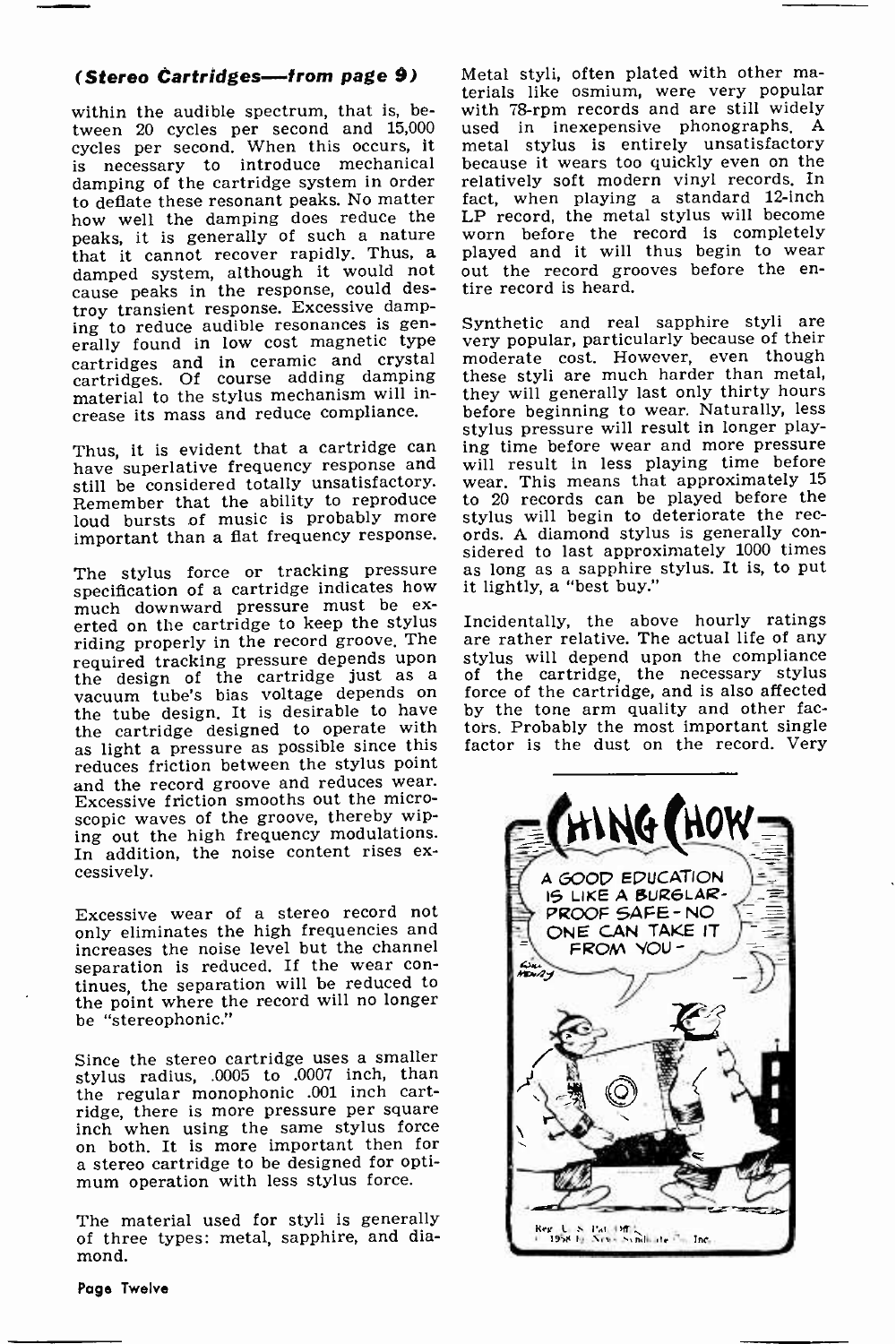fine dust particles in the groove act as an abrasive and wear both the groove and stylus. Keeping records clean can extend the life of the stylus and cartridge considerably.

TERMINATION. For the best possible<br>frequency response, a cartridge must be Due to the extremely low output of some terminated correctly at the input of the amplifier. That is, in all cases, the manu-<br>facturer of a cartridge will recommend facturer of a cartridge will recommend of transformer between the cartridge and<br>a resistance value optimum for that par-<br>ticular cartridge. This value generally to some degree, from frequency, phase,<br>ranges from 47,000 ohm ranges from 47,000 ohms to 100,000 ohms<br>for magnetic cartridges and from 1 megohm to 4 megohms for ceramic cartridges.

Using a higher resistance than recom-<br>transformers should be avoided if at all<br>mended for a magnetic cartridge will re-<br>possible. However, the picture is not as<br>sult in excessive high frequency response. black as it might damping on the cartridge system and cause peaks in the response.

a magnetic cartridge will always result in reduction of the high frequency re- sponse.

The resistance value used to terminate a ceramic cartridge has the opposite effect pick-up. Even as it does with a magnetic cartridge, that be mounted is, it affects the low frequecy response.

# Nears Completion

A dish antenna as tall as a 15 -story building will soon appear on the Stanford University campus, Stanford, California.

It will be a "radar telescope" with a para-<br>bolic reflector 142 feet in diameter. When<br>completed in about a year, the big dish Some of the research findings the group completed in about a year, the big dish will be America's largest and the world's anticipates: 1) more accurate measure-<br>second largest. ments of cosmic distances; 2) surface exsecond largest.

A 20-60 megacycle radio transmitter—the radar; 3) the rotation speed of Venus, most nowerful ever built in this frequency whose surface is hidden by perpetual fog; most powerful ever built in this frequency whose surface is hidden by perpetual fog;<br>range and requiring a millionwatt power  $\frac{4}{1}$  the ionization density and distribution supply--will be installed near the dish, making the combined installation a new and sensitive tool for space research.

Usually radio telescopes are equipped only<br>to receive naturally occurring electromagnetic radiation from the cosmos. But with the high-powered transmitter it will be possible to bounce signals against heavenly bodies, as was recently done with the planet<br>Venus .

This technique is becoming increasingly

Using too small a resistance will reduce the low frequency response while using too high a resistance will increase the low frequency response. In addition, some ceramic cartridges require more elaborate R -C networks for proper equalization.

as compared to obtaining a high output<br>Using too low a resistance to terminate cartridge of less quality that would not types of magnetic cartridge design, it is necessary to use an input or step-up type the preamplifier. All transformers suffer, to some degree, from frequency, phase, In addition, step-up type transformers tend to inductively pick up hum from magnetic fields. The use, then, of such transformers should be avoided if at all black as it might at first seem. Many of the input transformers available today are sible to obtain a low output cartridge of such high quality that it would offset any slight troubles from the transformer need a transformer.

> Step-up transformers designed for these<br>applications are generally liberally shielded by Mu-Metal to prevent hum pick-up. Even so, the transformer should be mounted as far away as possible from hum producing transformers and motors.

\$250,000 "Radar Telescope" important in studies of the solar system, and the Stanford group will attempt to ob-<br>tain radar echoes from Mars and from the sun itself. The radar-echo method is called "radar astronomy" to distinguish it from "radio astronomy," which does not involve reflection of man-made signals but only

> anticipates: 1) more accurate measureplorations of the moon and planets by radar; 3) the rotation speed of Venus, whose surface is hidden by perpetual fog; 4) the ionization density and distribution distribution distribution the sun's outer corona, and aroun ious planets; 5) data on the amounts and movements of ionized gases and space debris between the earth and the moon, and in interplanetary space.

> The cost of the 142-foot dish is estimated at about \$250,000. Special use of welded structural members and aluminum fabrication<br>methods will cut some costs 90% in comparison with other big dishes. The antenna is designed for use at frequencies between 20 and 2000 megacycles.

> > Page Thirteen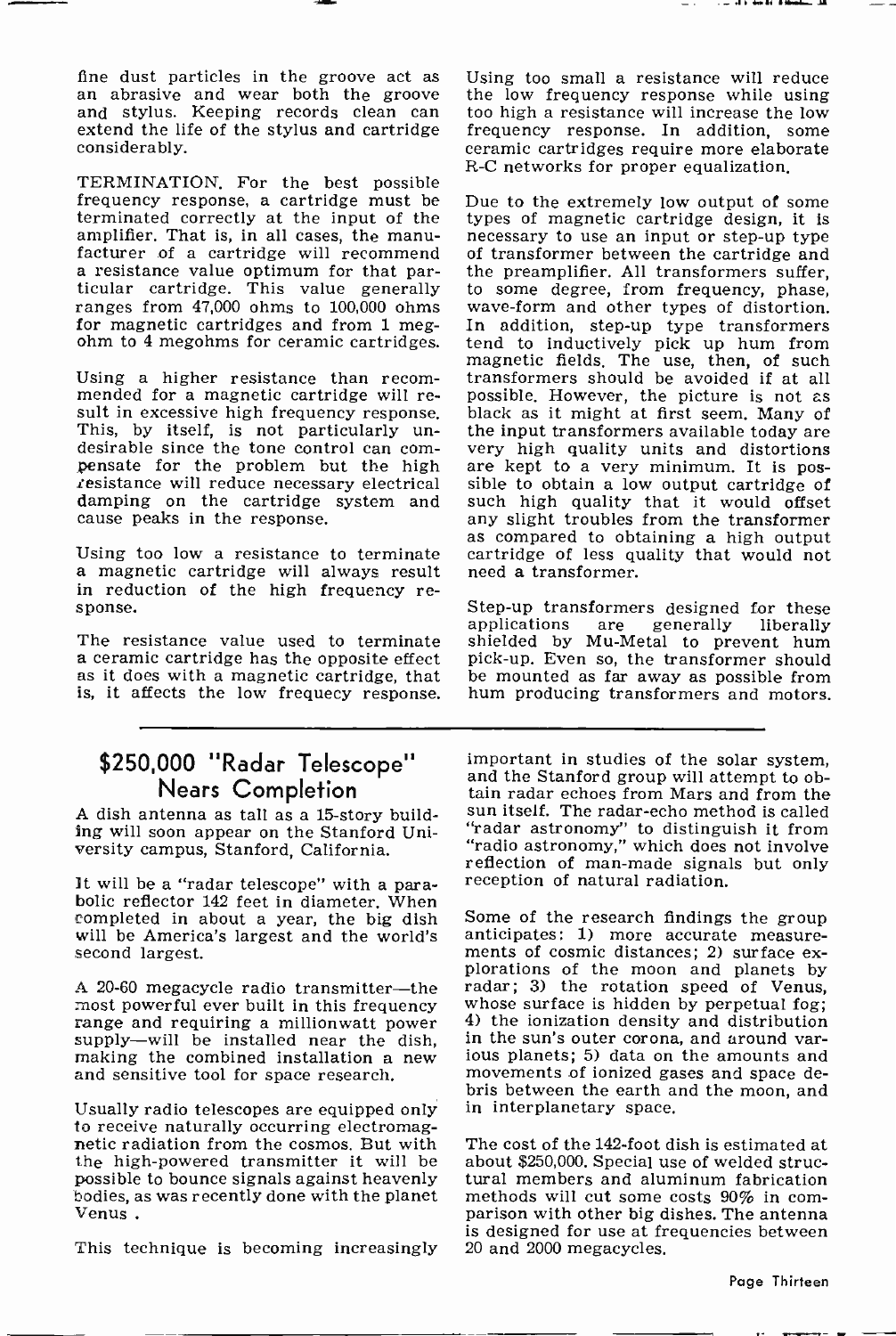

Theodore E. Rose .......Executive Sect.

### Chapter Chatter

NEW ORLEANS CHAPTER was given an explanation of the workings of the State of Louisiana Television Licensing Board by Mr. Charles Osborne, Chairman of the Board, who attended the chapter's December meeting as guest speaker.

Gaston Galjour is continuing his TV clinic at the meetings, from which the members get a great deal of practical help<br>with their TV service problems.<br>SOUTHEASTERN with their TV service problems.

SAN FRANCISCO CHAPTER at one of its dog sessions worked over a table model TV receiver brought in by Robert Charles. Members were asked what the probable<br>Ty receiver the same of the defects were. These were He was getting no sound or raster but causes of the defects were. These were all the tubes lit up. Fred Goodall, Robert Charles and J. C. Caraway located the trouble as an open fuse -ohm resistor.

At the same dog session, Chairman Art Ragsdale, Edward Persau and Shuck Joe worked on a yoke tester, which Edward Persau volunteered to take home and Te<br>complete the wiring of. At the following wil meeting, he gave an excellent demonstration of the purpose of the yoke tester on his oscilloscope.

fact that one of its members, Roland evaluate, and adapt to their own methods Tomlinson, was elected as a National Vice -President of the NRI Alumni Asso-ciation for 1960. Mr. Tomlinson wishes to express his appreciation to all the mem-<br>bers of the Association who voted for him. **CHAPTER** at one meeting was presented

LOS ANGELES CHAPTER has been pleased to admit four new members: Isiah Jordan, Charles Mangle, Joseph Robbins and Henry Dominguez. Welcome to the Chapter, gentlemen.

the repairs on the Chapter's oscilloscope and on a dog Radio belonging to Secretary Earle Allen.

Eugene DeCaussin brought in and ex- hibited a Westinghouse film "How A TV Set Works." The film not only depicted what each part does in a TV receiver, but also showed the inside of a Westinghouse 'Television factory and how the receivers are put together. The members found this film to be very interesting indeed.

The Chapter's newly -elected officers for 1960 are: Eugene DeCaussin, Chairman; C. M. Sparks, Vice -Chairman; Earle Allen, Secretary; and Lee Chavez, Treasurer. Congratulations to these officers!

SOUTHEASTERN MASSACHUSETTS<br>CHAPTER'S John Alves conducted a blackboard theory discussion and actual trouble -shooting on a "dog" TV receiver. Members were asked what the probable out.

The Chapter is understandly proud of the Radio-TV technicians should read,<br>evaluate, and adapt to their own methods At another meeting John Alves read and gave a blackboard explanation of the article "Unloading The TV Flyback" ap-<br>pearing in an issue of the "Electronic Technician" magazine. This article deals with the quick checking of flyback transformers without all the labor of substituting a new one. The author gives his method of cheking step by step. The mem- bers agreed that this is an article all technicians should read, ample of why a service magazine belongs in every technician's shop.

demonstrated the improvement in picture<br>Eight members were assigned to tackle quality when the defective component was<br>the repairs on the Chapter's oscilloscope replaced, MINNEAPOLIS -ST. PAUL (TWIN CITY) with problems in the form of three tough "dog" sets brought in by members. These provided a real challenge to the group to locate the defects. Chairman Berbee had a very recent, practically new receiver with an almost -open resistor with which he quality when the defective component was

> John Berka gave another of his always-<br>interesting and informative talks, this time on AGC systems. Starting with the simple systems used in the older sets, he traced their evolution to the the present day and discussed component failures and trouble-shooting techniques.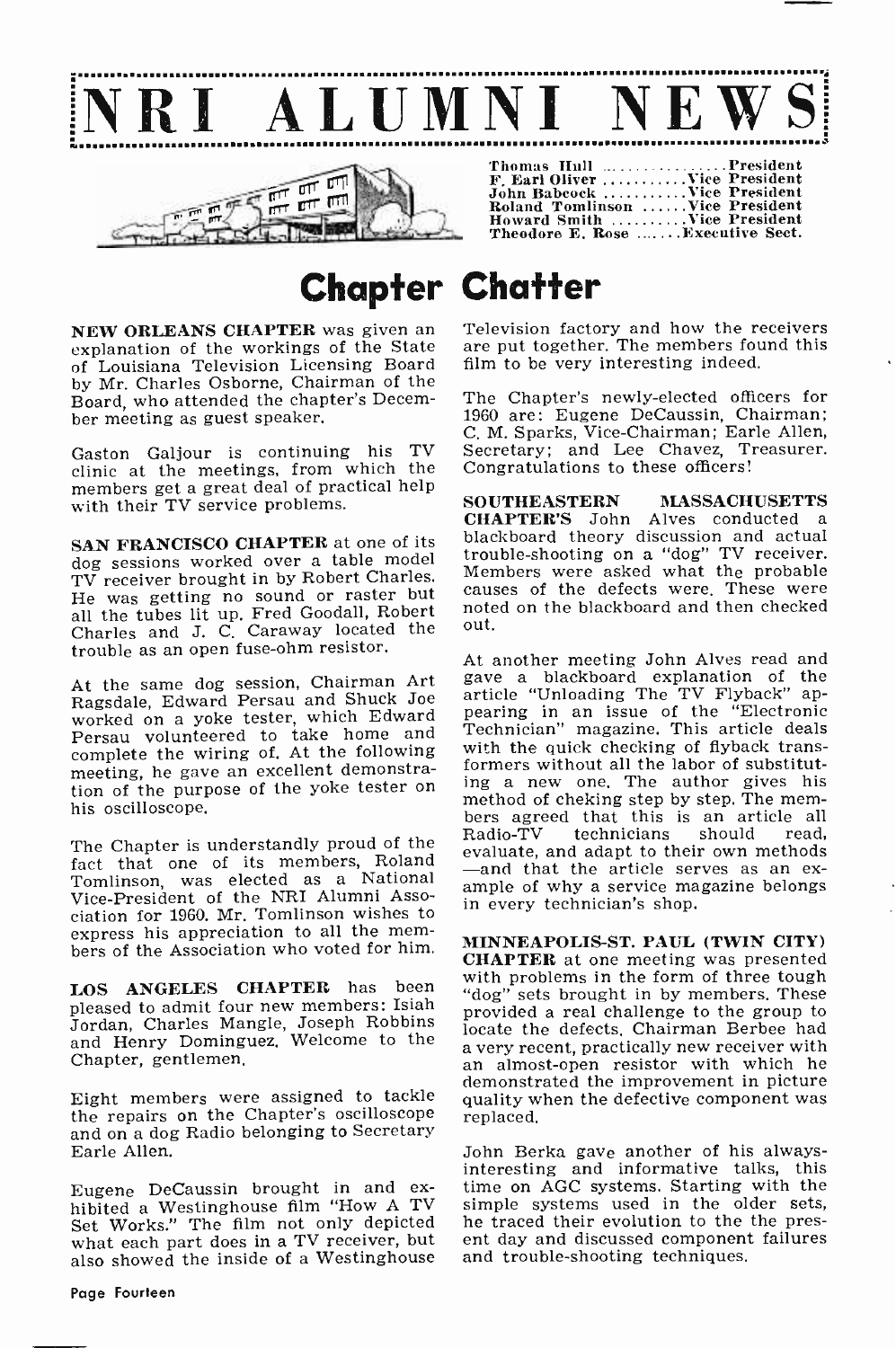Walter Menk, who drives all the way from Sleepy Eye to St. Paul to attend the meetings, won the Chapter's \$20 door prize condigity welcome visits from all NRI students<br>drawing which was held at this meeting, and graduates as guests or prospective memdrawing which was held at this meeting.

**CHICAGO CHAPTER** devoted almost an entire manipulation of the chapter you would like to visit or entire meeting to earnest consideration  $_{\text{BALTING CE}}$  meets 8:00 P.M., secand discussion of how it could make still further improvement in its programs, particularly for 1960. Secretary Frank Dominski recommended a plan for having two -man teams work on a selected project to be presented to the members at a subsequent meeting, a different team to be assigned with a different project each month. Robert Kirtley suggested that members itemize their weak points and send them in at the meetings. Charles Meade in this connection reminded the members of the Chapter's Question-and-<br>Answer Box into which members are to drop their questions for answering on the following meeting night. The members felt that this was one of their most con-<br>structive meetings and that they accom-<br>plished a good deal. The rest of the evening was devoted to the members' per-<br>sonal experiences and problems in service  $\begin{array}{c} \text{can,} \\ \text{Callif.} \end{array}$ work.

Former Treasurer Morris Lerner regret- fully explained that due to a change in his working hours, he would be unable to attend meetings for some time in the future and would therefore have to give up his post as Treasurer. Charles Meade graciously volunteered to take over his duties and the members unanimously elected him to the post.

The members expressed their deepest sympathy to the family of Harry Gaters, who passed away recently.

DETROIT CHAPTER is grateful to Mr. Frank Paternel for inviting the members for another tour through his factory, during which he showed and explained how picture tubes are made, how they are<br>taken apart, cleaned, re-screened, guns replaced, evacuated, and tested. This was the  $-$  Pa. third tour through this factory for many of the members, but of course some of the new members had not made the tour before. In any event, the tour was as fascinating to all as the first two.

The Chapter's officers for 1960 are: James Kelley, Chairman; Ellsworth Umbreit, Vice -Chairman; George Langlois, Recording Secretary; Edward Atkinson, Assistant Secretary; F. Earl Oliver, Treasurer; John Stanish and Asa Belton, Finance Com-Prince Bray, Librarian; and Charles Mills, Sergeant at Arms. Congratulations gentlemen!

### SPRINGFIELD (MASS.) CHAPTER over a (Continued page twenty-three)

### Directory of Local Chapters

... ...

Local chapters of the NRI Alumni Association cordially welcome visits from all NRI students bers, For more information contact the Chair-

BALTIMORE CHAPTER meets 8:00 P.M., sec-<br>ond Tuesday of each month, 100 N. Paca St.,<br>Baltimore. Chairman: Joseph Dolivka, 717 N. Montford Ave., Baltimore, Md.

CHICAGO CHAPTER meets 8:00 P.M., second and fourth Wednesday of each month, 666 Lakeshore Dr., West Entrance, 33rd Floor, Chicago. Chairman: Charles Teresi, 3001 N. Chicago. Chairman<br>Norica, Chicago, Ill.

DETROIT CHAPTER meets 8:00 P.M., second and fourth Friday of each month, St. Andrews Hall, 431 E. Congress St., Detroit. Chairman: James Kelley, 1140 Livernois, Detroit, Mich.

FLINT (SAGINAW VALLEY) CHAPTER meets 7:30 P.M., second Saturday of each month, 3149 Richfield, Flint. Chairman: Wil-liam Neuman, 1613 S. Kissel, Bay City, Mich. HAGERSTOWN (CUMBERLAND VALLEY)<br>CHAPTER meets 7:30 P.M., second Thursday<br>of each month, North Hagerstown Senior High<br>School, Hagerstown, Md. Chairman: Reginald<br>Ankeney, 138 Main St., Clear Spring, Md.

LOS ANGELES CHAPTER meets 8:00 P.M., second Friday of each month, 115231/2 S. Broad-way, Los Angeles. Chairman : Eugene DeCaus-sin, 5870 Franklin Ave., Apt. 407, Hollywood, Calif.

MILWAUKEE CHAPTER meets 8:00 P.M.,<br>third Monday of each month. Radio-TV Store<br>& Shop of S. J. Petrich, 5901 W. Vliet St.,<br>Milwaukee. Chairman: Philip Rinke, RFD 3, Box 356, Pewaukee, Wis.

MINNEAPOLIS-ST. PAUL (TWIN CITY)<br>CHAPTER meets 8:00 P.M., second Thursday<br>of each month, Walt Berbee's Radio-TV Shop,<br>915 St. Clair St., St. Paul. Chairman: Walter<br>Berbee, 328 E. Co. Rd., A-2, St. Paul, Minn.

NEW ORLEANS CHAPTER meets 8:00 P.M., second Tuesday of each month, home of Louis Grossman, 2229 Napoleon Ave., New Orleans. Chairman: Herman Blackford, 5301 Tchoupl- toulas St., New Orleans, La.

NEW YORK CITY CHAPTER meets 8:30 P.M., first and third Thursday of each month, St. Marks Community Center, 12 St. Marks Pl., New York City. Chairman: David Spitzer, <sup>2052</sup> 81st St., Brooklyn, N. Y.

PHILADELPHIA-CAMDEN CHAPTER meets 8:00 P.M., second and fourth Monday of each month, Knights of Columbus Hall, Tulip & Tyson Sts., Philadelphia, Chairman: Herbert Emrich, 2826 Garden Lane, Cornwell Heights, Pa.

PITTSBURGH CHAPTER meets 8:00 P.M., first Thursday of each month, 134 Market PI., Pittsburgh. Chairman: Thomas D. Schnader, R. D. 3, Irwin, Pa.

SAN FRANCISCO CHAPTER meets 8:00 P.M.,<br>first Wednesday of each month, 147 Albion St.,<br>San Francisco. Chairman: J. Arthur Ragsdale,<br>1526 27th Ave., San Francisco. Calif.

SOUTHEASTERN MASSACHUSETTS CHAP-TER meets 8:00 P.M., last Wednesday of each month, home of Chairman John Alves, 57 Allen Blvd., Swansea, Mass.

SPRINGFIELD (MASS.) CHAPTER meets<br>7:00 P.M., first Friday of each month, U. S.<br>Army Hdgts. Building, 50 East St., Springfield,<br>and on Saturday following the third Friday of<br>each month at a member's shop. Chairman:<br>Rupert M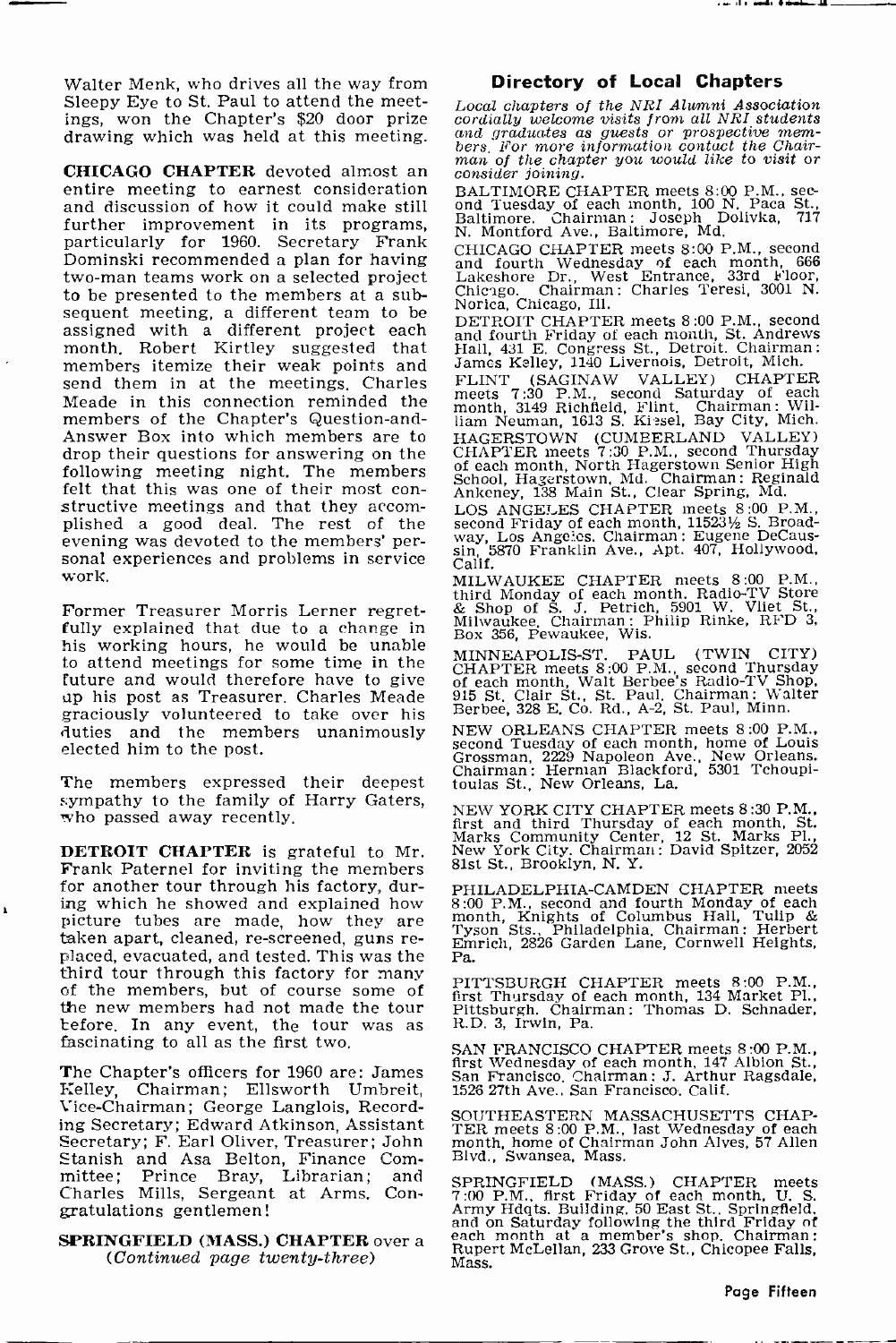#### (Continued from page two)

to conduct and to produce an audio signal.

and developed across  $R5$ . From the arm drives the tube from saturation to cut-<br>of  $R5$ , the audio signal is coupled directly off. A novel circuit arrangement allows the to the grid of the triode section of the ave-<br>tube where it is amplified and coupled tube<br>out through C6. The triode section of the zero. tube is biased Class A by the drop across cathode resistor R2.



Fig. 2. Delayed AVC.

conduct until the amplitude of this i-f sig-<br>nal is larger than the drop across R2. When the i-f signal is large enough to gr When the i-f signal is large enough to grid. With the tube cut off, this signal is make the plate of D2 positive with res- coupled through the inter-electrode capect to the cathode, diode D2 conducts and electrons flow from the plate of D2 down<br>through R3 developing a negative voltage at the top of R3. This voltage is filtered by R4-05 to produce the avc voltage. This delay in producing the ave voltage assures that the receiver will be operated at maximum sensitivity on weak signals. On strong signals, the delayed ave voltage affects the receiver in the same manner as ordinary ave.

AVC For 12 -Volt Tubes. The avc system in an automobile radio must be very good to compensate for changing signal levels caused by the auto moving past obstruc-<br>tions. Also automobile receivers have an rf stage so the over-all gain of the set is higher than most ac-dc home radios. Therefore, the ave system must be able to reduce the gain a great deal to handle the large signals from local stations. Car

Page Sixteen

respect to the cathode causing the diode systems similar to the one just discussed. This audio signal is coupled through  $C4$  only a few volts change of grid voltage radios, using conventional tubes, use ave However, when 12 -volt tubes are used, the effective range of ave is limited because drives the tube from saturation to cutavc voltage to completely cut-off the rf tube reducing the gain of that stage to zero. Fig. 3 shows a partial schematic of the

rf stage of an automobile receiver using<br>The voltage drop across R2 also provides 12-volt tubes. The ave voltage is appiled 12-volt tubes. The avc voltage is applied through resistors  $R2$  and

R1 to the control grid of<br>the rf tube. A small ave voltage reduces the gain<br>of this stage in the<br>usual manner. At the same time, the avc voltage is applied to the suppressor grid which is<br>connected to the junction of R1 and R2. The avc voltage on the suppressor grid further reduces the large received signal pro-<br>duces a large ave voltage,<br>the tube cuts off and the gain of the tube is re- duced to zero.

The tube is still able to pass the rf signal through<br>the inter-electrode capac-<br>itance between the sup-<br>pressor grid and the pressor grid and the<br>plate. The rf signal

the ave delay. The i-f signal is coupled across the grid tank circuit is coupled through C1 to diode D2. Diode D2 will not through C1 and developed across R1 and conduct until the amplitude of this i-f sig-R2. A small part across the grid tank circuit is coupled through C1 and developed across R1 and across R2, and is felt by the suppressor coupled through the inter-electrode ca-



Fig. 3. AVC applied to 12 -volt RF stage.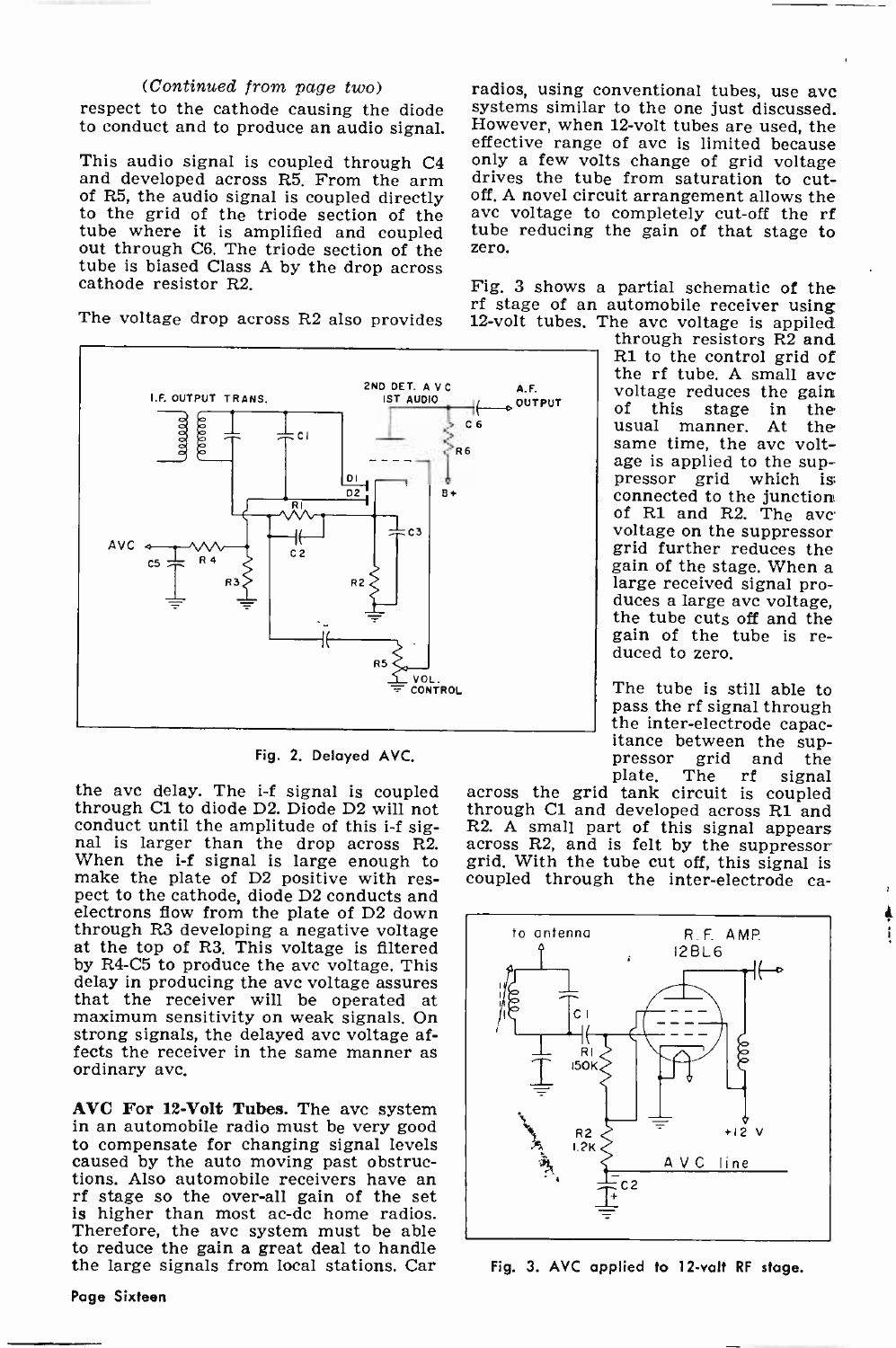

Fig. 4. AVC in transistor Radio and damping diode.

pacitance to the plate where it is developed The most practical method of controlling across the tuned plate circuit. In this way, the gain of a transistor stage is by emitthe rf stage is effectively removed from the circuit when receiving very strong is reduced by applying the ave voltage in signals. The tuned circuits in the grid and such a way as to oppose the foward bias plate circuit still perform their usual func- on the tran plate circuit still perform their usual functions of frequency selection and image frequency rejection.

tubes such as the 12F8 is a remote cutoff pentode. By applying a small amount of avc voltage to the control grid of this<br>tube, the gain is varied and some avc action is effected. The avc action produced  $\frac{F(g)}{g}$  is the stage is particularly effective in this stage is particularly effective avc voltage is developed by the second random The against sudden signal strength changes.

Numerous circuit variations are used to provide avc in radios. However, it is always easy to locate the ave circuit. Simply trace the grid return from the rf stage or the rf grid of the converter if no rf stage is used. This grid return will lead you through the avc filter to the circuit that develops the avc voltage.<br>While most prints have the avc circuit The While most prints have the ave circuit The filtered ave voltage is applied to the labeled, it is usually not difficult to figure base circuit of the first i-f transistor  $Q2$ .<br>out where the voltage is developed and The fo how the circuit works. This is fine for  $+$ Ebb through R2, through the secondary radios using tubes, but when transistors winding of T1, to the base of Q2. The ave radios using tubes, but when transistors — winding of T1, to the base of Q2. The avc<br>are used, the circuits are a little different. — line is connected to point A at the juncare used, the circuits are a little different.

ì

#### AVC In Transistor Radios

the characteristics of transistors must be taken into consideration when applying the ave voltage to the transistor stages. nearly constant.

Additional avc action is sometimes pro-<br>duced in sets using 12-volt tubes by ap-<br>plying an avc voltage to the first audio impedance match of the family<br>applifier stage. The audio amplifier input and output circuits. This i The most practical method of controlling ter -current control. The emitter current is reduced by applying the ave voltage in such a way as to oppose the foward bias on the transistor. Reducing emitter cur-<br>rent affects the gain of the transistor in two ways. First, reduced emitter current decreasing the collector current. Second, impedance match of the transistor to the input and output circuits. This impedance mis -match further reduces the over-all gain of the stage.

> Fig. 4 shows a typical ave circuit in a detector diode D2. The *i-f* signal from the <sup>i</sup>-f output transformer causes current to flow down through diode D2 and diode load resistor R7 which also acts as the volume control. The detected audio signal is then filtered by R6, C8, R4 and C7 to produce a negative ave voltage at the top of C8.

the foward bias and reduces the emitter-<br>Tranistor radios develop the ave voltage in the same manner as tube radios, but plained, reducing the emitter current re-The filtered ave voltage is applied to the base circuit of the first  $i$ -f transistor Q2. The foward bias for Q2 is supplied from tion of R2 and the secondary winding of T1. Thus the negative avc voltage opposes T1. Thus the negative ave voltage opposes the foward bias and reduces the emitter-<br>base current of  $Q2$ . As previously ex-<br>plained, reducing the emitter current re-<br>duces the gain of the stage. This tends to keep the output of the receiver more nearly constant.

Page Seventeen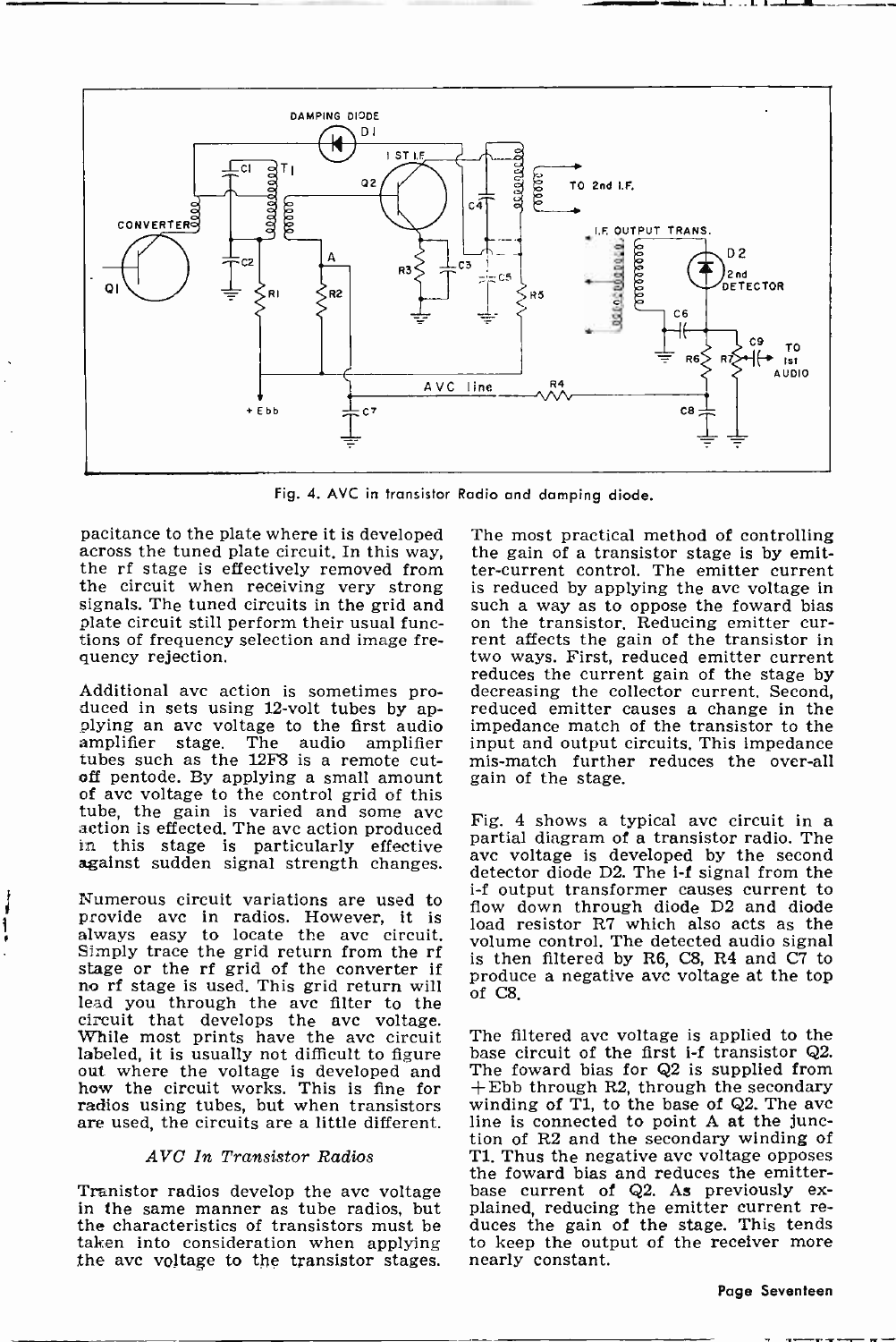Unlike vacuum tubes, transistors cannot be completely cut-off by a large negative strength is the sync pulses. The level of base-to-emitter voltage. There is always a small collector leakage current. Also the stantly changing with picture detail inter -element capacitance in transistors is large. The base to collector capacitance is<br>enough so that even with a large negative avc voltage, an appreciable i-f signal is coupled directly from the base to the collector. Both of these factors tend to limit the effectiveness of avc control of is  $f(x)$  the transistor stages. transistor stages.

To obtain improved control, many transistor sets use an auxiliary avc diode.

Damping Diode. When operating at high signal levels, enough signal can be directly coupled through the ave controlled trancoupled through the ave controlled tran-<br>sistor to cause overloading and distortion. Thus the diode conducts only when the To take care of these large signal con- ditions, the damping diode D1 is used in the circuit in Fig. 4.

is back biased by the drop across R1 and R5. As the signal strength increases, the average shows two lines of the negative ave system causes Q2 to conduct less and video signal applied to the agc tube. The less, The decreased current flow through dotted line betw less. The decreased current flow through dotted line between the horizontal sync<br>Q2 decreases the drop across R5. The top sulses shows the discharge path of C1 beof R5 becomes more and more positive tween sync pulses. The discharge path<br>until a voltage is reached that forward shows that C1 discharges only a small biases Di allowing it to conduct.

When D1 conducts, it acts as a low im-When D1 conducts, it acts as a low im-<br>pedance shunt across part of the primary of carrier strength. If the RC time of C1-<br>of T1. This greatly reduces the amount R2 were made shorter, age voltage of signal coupled through the transformer and prevents overloading on strong signals.

#### AGC in TV Receivers

As mentioned earlier, the gain of a TV the age system is not as fast acting receiver affects both the volume of the is desirable. Another disadvantage receiver affects both the volume of the audio and the contrast of the picture. thi Small changes in picture contrast are pu Small changes in picture contrast are pulses occurring at any time can produce much more noticeable than small changes a large agc voltage. Since the time conin sound level. Therefore, the age system is very important to the proper operation of a TV receiver. In some early TV receivers, a manual control varied the bias on the rf and i-f stages. This control was usally marked "contrast" and simple age.<br>had to be adjusted for each change in signal keyed age. had to be adjusted for each change in signal

strength. With the addition of age circuits the contrast control is placed in the video circuit.

Because small variations<br>in signal strength are so noticeable in the picture,<br>a fast acting agc circuit is needed for a TV re-<br>ceiver. However, the only part of the video signal

that is directly proportional to the carrier strength is the sync pulses. The level of stantly changing with picture detail. Therefore, it is desirable to produce the age voltage from the amplitude of the sync pulses.

portional to carrier strength, the agc<br>When receiving normal strength signals, voltage changes only when carrier<br>this diode does not conduct because it strength changes. A simple agc system for a TV receiver is shown in Fig. 5. Negative going video is fed to the cathode of diode D1 causing the diode to conduct. Current flow through the diode charges Cl to the peak value of the negative sync pulses. Since C1-R2 forms a long time constant at the repetition rate of the sync pulses, the capacitor does not discharge appreciably between pulses. The negative voltage negative sync pulses drive the cathode negative with respect to the plate. Since the amplitude of the sync pulses is pro-<br>portional to carrier strength, the age<br>voltage changes only when carrier strength changes.

> Fig. 5B shows two lines of the negative pulses shows the discharge path of C1 between sync pulses. The discharge path amount between pulses. This means that C1 -R2 is a rather long time constant and would change each time a broad vertical pulse was received. This would tend to cause the receiver to lose vertical sync.

> Due to the long time constant of C1-R2, the age system is not as fast acting as is desirable. Another disadvantage of this simple age system is that large noise stant of the age filter is long, the receiver will be slow in recovering from the effect of noise pulses.

> To overcome the disadvantages of this simple age system, many TV sets use



Fig. 5. Simple AGC system.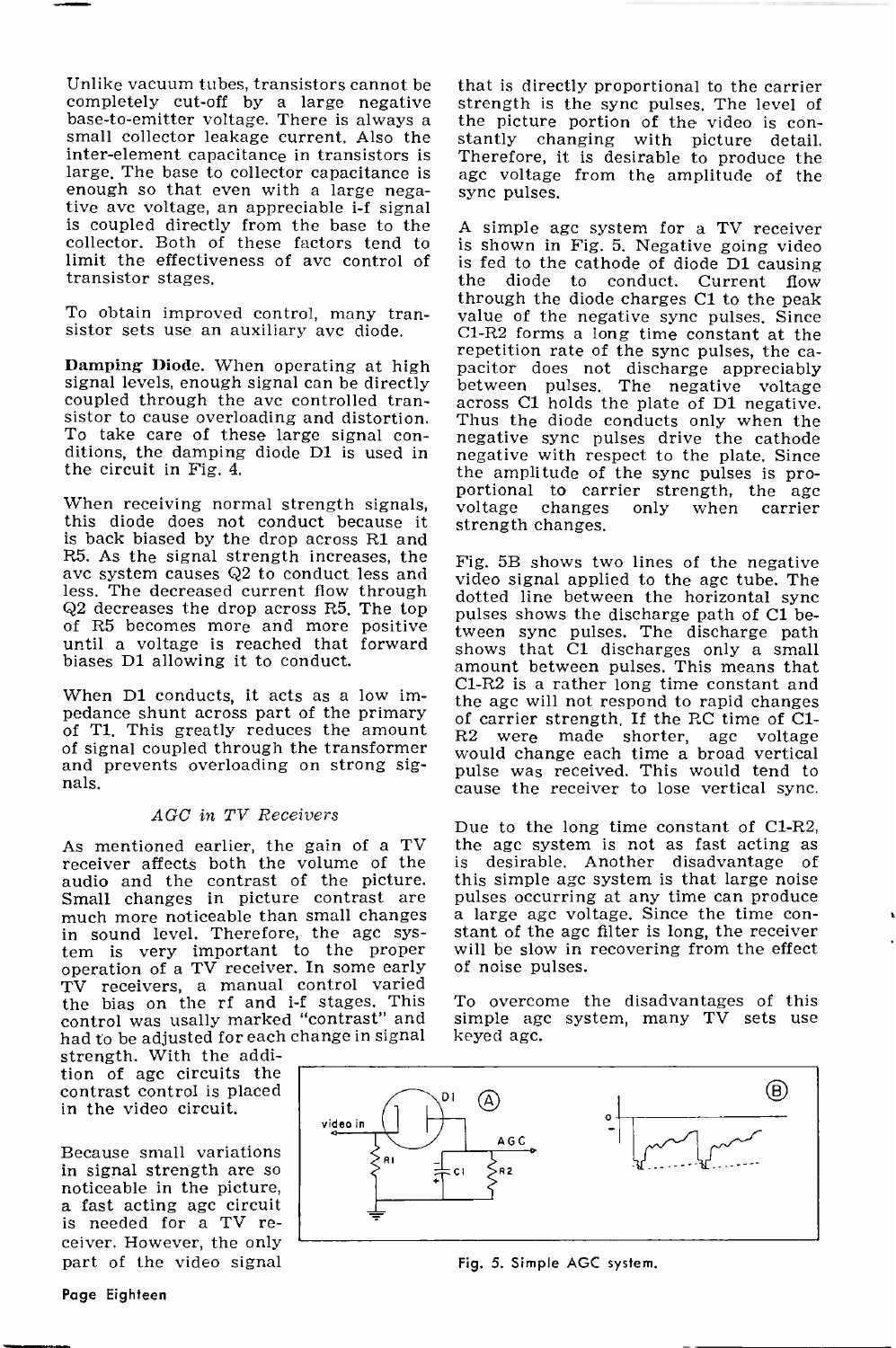

Fig. 6. Keyed AGC.

**Keyed AGC.** A keyed agc system is designed so that the agc voltage is produced only when horizontal sync pulses occur.

In this way, noise pulses arriving between sync pulses do not produce any agc voltage. Also the system can be made fast Like radios, TV sets will be found with acting because there is no chance of pic-<br>ture level or vertical sync pulses affecting<br>the agc operation.

While the exact details of keyed age cir-<br>cuits vary widely, a typical keyed age system is shown in Fig. 6. The pentode age tube is biased to plate current cut-off by the +150 volts applied to its cathode. The screen is supplied by  $+250$ volts. A winding on the horizontal output transformer T1 supplies sharp positive pulses through Cl to the plate of the age tube. These pulses arrive at the horizontal frequency rate and occur at the same TV receiver. Separate levels of age are time as the horizontal sync pulses. Each provided for the tuner and i-f stages. A time a pulse is coupled through C1 to "local" - "suburban" - "distant" switch the plate, the tube conducts. The amount permits changing the amplitude of the agc the plate, the tube conducts. The amount of conduction depends on the voltage of the control grid during the time the posi-<br>tive pulse is on the plate. A positive going to operate nearly wideo signal is applied to the control grid through R5. The horizontal sync pulses in receiving strong local station this video signal arrive at the same time more age vo<br>that the positive pulse is applied to the overloading. that the positive pulse is applied to the plate. Thus the amplitude of the horizontal sync pulse determines the amount of conduction of the tube.

The pulses of current arriving at the plate charge C1. This capacitor is small so that it will discharge rapidly and make the age system fast acting. C1 discharges through R4 and charges C2 to an average negative age voltage.

Resistors R3, R2 and Rl provide a return path for plate current and determine the "threshhold" of age. The setting of the threshhold control R1 sets the level of age voltage. With the entire resistance of R1 in the circuit, the age voltage will be so negative that the i-f stages are com-<br>pletely cut-off and we lose our picture.<br>This is possible with this circuit because the age tube will conduct with each positive pulse on its plate even though there is no video on the control grid.

Decreasing the resistance of R1 decreases the agc level. R1 is adjusted while receiving the strongest local station. With contrast control set at about mid-range. adjust R1 for a good contrast picture. The agc system will then compensate for changes in carrier level. The only set adjustment required when changing stations will be setting the contrast control to the preference of the viewer.

The circuit in Fig. 6 has provision to prevent putting a positive voltage on the age line. Point X between R2 and R3 is connected to a diode in the first audio section of the receiver. If point X trys to become positive, the diode will conduct and clamp the voltage at about zero.

a wide variety of age systems. Some TV sets use an amplifier stage in the age line to increase the receiver response to sig- nal level changes. Many receivers have separate age voltages for the rf tuner stage. The tuner stage receives a lower level of age voltage. This allows it to be more sensitive to weak signals. Some sets have a switch or control to select different proportions of age voltage for the tuner stage.

Separate Tuner AGC. Fig. 7 shows the distribution of the agc voltage in a typical provided for the tuner and i-f stages. A "local" - "suburban" - "distant" switch "local" - "suburban" - "distant" voltage. This switch mainly affects the tuner age voltage and allows the tuner to operate nearly wide open on weak distant stations. Changing the switch when receiving strong local stations supplies more age voltage to the tuner to prevent overloading.

When the switch is in the local position,<br>(Continued page twenty-two)

Page Nineteen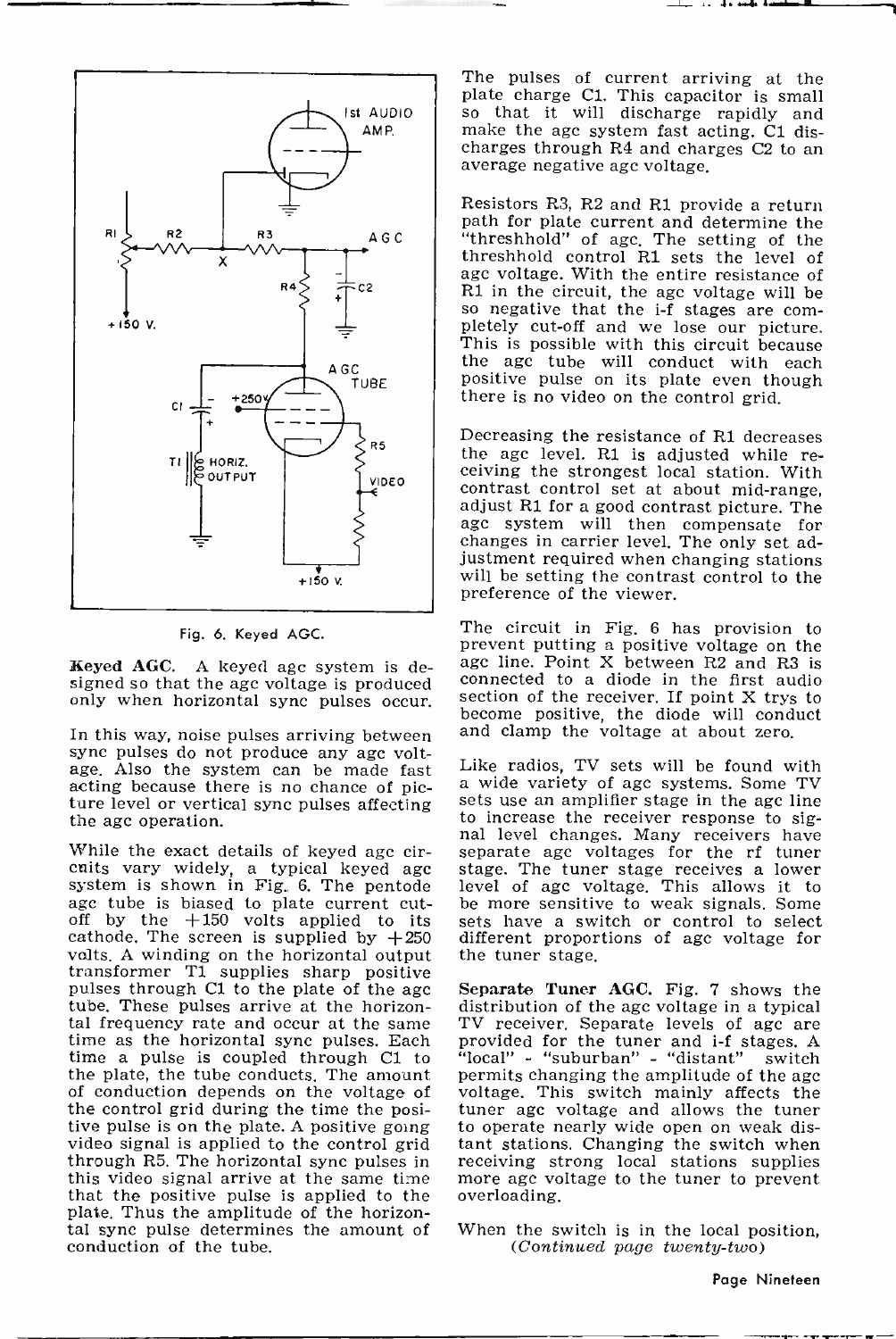## A Handy Handful

Now and then, something new in equip-<br>ment comes on the market that makes tell when a fuse is blown out simply by servicemen wonder, "Why didn't I think of that?" It's usually a simple instrument servicemen for years.

The instrument shown on the facing page has proven itself about the handiest thing since the invention of plug-in tubes.

Every serviceman who has tried to check The Model O Filament Tester is batterythe filaments of tubes used in series-<br>string equipment appreciates how diffi-<br>cult it is to hold a tube, and at the same cult it is to hold a tube, and at the same batteries eventually wear out, a testing against the proper pins of the tube. Also, that is provided. There are two termi-<br>there is the problem of not knowing which pins are the on modern tubes, but it can give beginners considerable trouble.

using an ohmmeter to check filaments.

and none of the filaments light. This the maments, simply supping this socket-<br>tells you and of the filaments is defected like device up over the filament pins of tells you one of the filaments is defec-<br>tive. The normal system is to remove the tubes one by one and check the individual filament with an ohmmeter. With the popular NRI Model O Series String Filaone at a time and plug them into the cor-<br>responding socket on the panel of the instrument. If tester bulb lights, the filament is good; if it doesn't, the filament will prov<br>is had It is as simple as that the second ice calls. is bad. It is as simple as that.

The filament testing arrangement in this Another point: Two "pin straighteners" instrument is such that you can check all series-string arangement. This includes the are very convenient if you accidentally older tubes such as the 25Z6, and the very latest tubes such as the 600 -ma tubes designed for use in modern TV receivers. Special test terminals are also provided

that does a certain job that has bothered and you would normally be forced to check the fuse with an ohmmeter. No for checking fuses. It's generally easy to looking at it. But there are times when the appearance of a fuse may fool you, and you would normally be forced to more. Simply lay the ends of the fuse across the two terminals at the bottom of the panel, and if the bulb lights, the fuse is good.

> powered. There are two small 1.5 volt pen -light cells inside the instrument. Since circuit is provided. There are two terminals at the lower right of the panel. To check the batteries, short those two terminals together. If the bulb lights, the batteries are good. If it doesn't replace the batteries.

With the "handy handful" shown on the <sup>A caple</sup> (not shown in illustration) com-<br>facing page, there are no more problems ing out of the left side of the case termi-Suppose you have a 5-tube ac-dc receiver  $\frac{\text{pins 1 and 12 of a picture tube are always}}{\text{the element cylinder~the surface}}$ A cable (not shown in illustration) comnates in a plug especially designed to fit the filament pins of picture tubes. Since the filaments, simply slipping this socketthe tube-pins 1 and 12-will allow you to check the filament. If the tester bulb lights, the picture tube filament is good.

> This handy litle tester weighs just 8% ounces-is small enough to fit in a man's trousers pocket. Because of its small size and light weight it's easy to carry, and will prove to be a valued helper on serv-

> one for 7-pin tubes and one for 9-pin tubes -are also provided on the panel. These bend the pins of a tube trying to get it out of a crowded TV set.

And finally-it checks pilot lamps too!

### METERS FOR "E" MULTITESTERS STILL AVAILABLE

In 1956, the "E" series of kits in the Radio-TV Servicing course were superseded by our present kits known as the "W" series. The "W" kits include a VTVM instead of a multitester (identified by it's slanted panel).

To dispose of extra "E" kit multitester meters, they are now offered to "E" kit students and graduates at a reduced price of \$2.00 each. An adequate supply of these meters have been set aside for "E" kit students who have not yet completed their courses.<br>If you have an "E" multitester, you'll want to take advantage of this special offer.

If you have an "E" multitester, you'll want to take advantage of this special offer.<br>To order, just drop a short note to the NRI Supply Division, 3939 Wisconsin Ave., Washington, D. C. enclosing check or money order. Ask for meter ME-6. No limit on quantity. Order two or three if you wish.

Page Twenty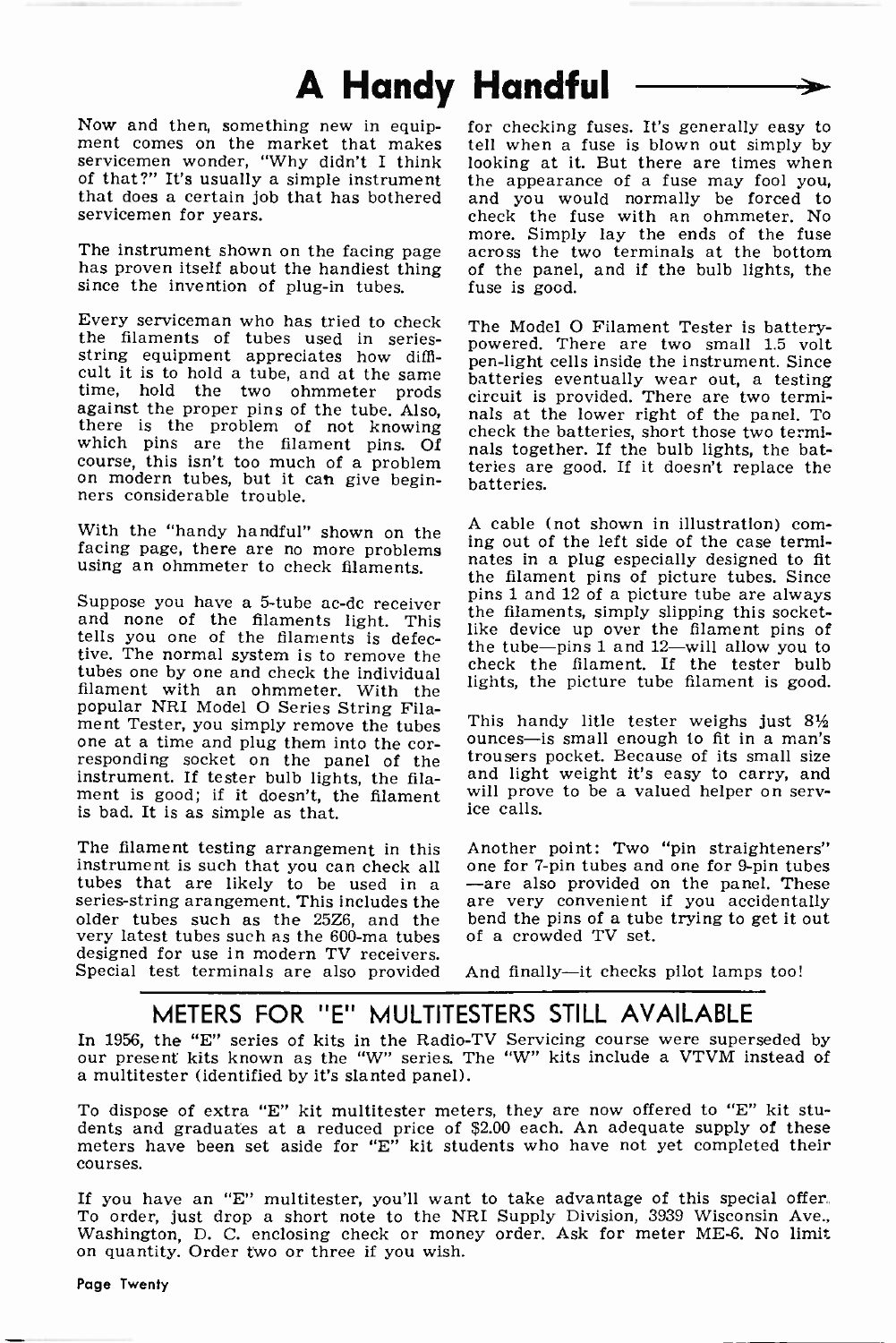### POPULAR NRI MODEL O FILAMENT TESTER



Only 5.50 postpaid, complete with batteries

### IMPORTANT FEATURES:

- completely self-contained, uses 2 long-<br>life penlight cells
- $\bullet$  can be conveniently carried in jacket. Size:  $1'' \times 3^{1}/2'' \times 5^{3}/8''$
- easy to use-complete instructions on back
- built in pin straighteners for miniature <sup>7</sup>-pin and 9 -pin tubes
- handsomely styled. Custom-made case, brushed aluminum panel with black lettering

### QUICK CHECKS:

- $V$  Receiver tubes for filament continuity
- $V$  TV picture tubes for filament continuity
- $V$  TV and Radio set fuse continuity
- $V$  Pilot lamps, bayonet and screw-base types
- $\sqrt{M}$  Most TV filament strings

| ORDER BLANK                                                                                          | 清<br>7.91N                   |
|------------------------------------------------------------------------------------------------------|------------------------------|
| USE THIS BLANK TO ORDER YOUR SERIES<br>STRING FILAMENT TESTER                                        |                              |
| National Radio Institute<br>3939 Wisconsin Ave.<br>Washington 16, D. C.                              | NATION                       |
|                                                                                                      | 9.91M<br><b>TRAIGHT INTO</b> |
|                                                                                                      |                              |
|                                                                                                      |                              |
| City Zone State                                                                                      | <b>DETAI</b>                 |
| I enclose \$5.50 for which send me, post-<br>paid, one NRI Model O Series String<br>Filament Tester. | SERIES ST<br>Canis           |
| (If you live in Washington, D. C., add 2% for D. C.<br>Sales Tax)                                    |                              |

### Low Price Means Worth - While Savings On This Handy Instrument

Made for NRI by a well-known manufacturer, the Model O Series String Filament Tester is a real buy at \$5.50 ... substantially below the selling price of comparable instruments.

The most frequent cause of tube failure is an open filament. With the NRI Model O, you can check the filaments of tubes in series string Radio-TV receivers FAST. Just plug tube into the socket it fits. If test lamp lights, filament is good. (7-pin battery tubes use a plainly marked socket.) To check fuses, place ends on contact points. If pilot lamp lights, fuse is good.

Convenient to use in customer's home. Carry in pocket or tool box. Speed up your service work. Order today.

**Q PIN** BATTERY TYPE<br>UBES ONLY NATIONAL RADIO INSTITUTE WASHINGTON D.C. FILOT LEMPS **AIGHTTHE**  $7.91N$ **STRAIGHTENER** Professioned Model O LOCTAL SERIES STRING FILAMENT TESTER  $CFT - F$ r USC INTERNAC BAT

Page Twenty-one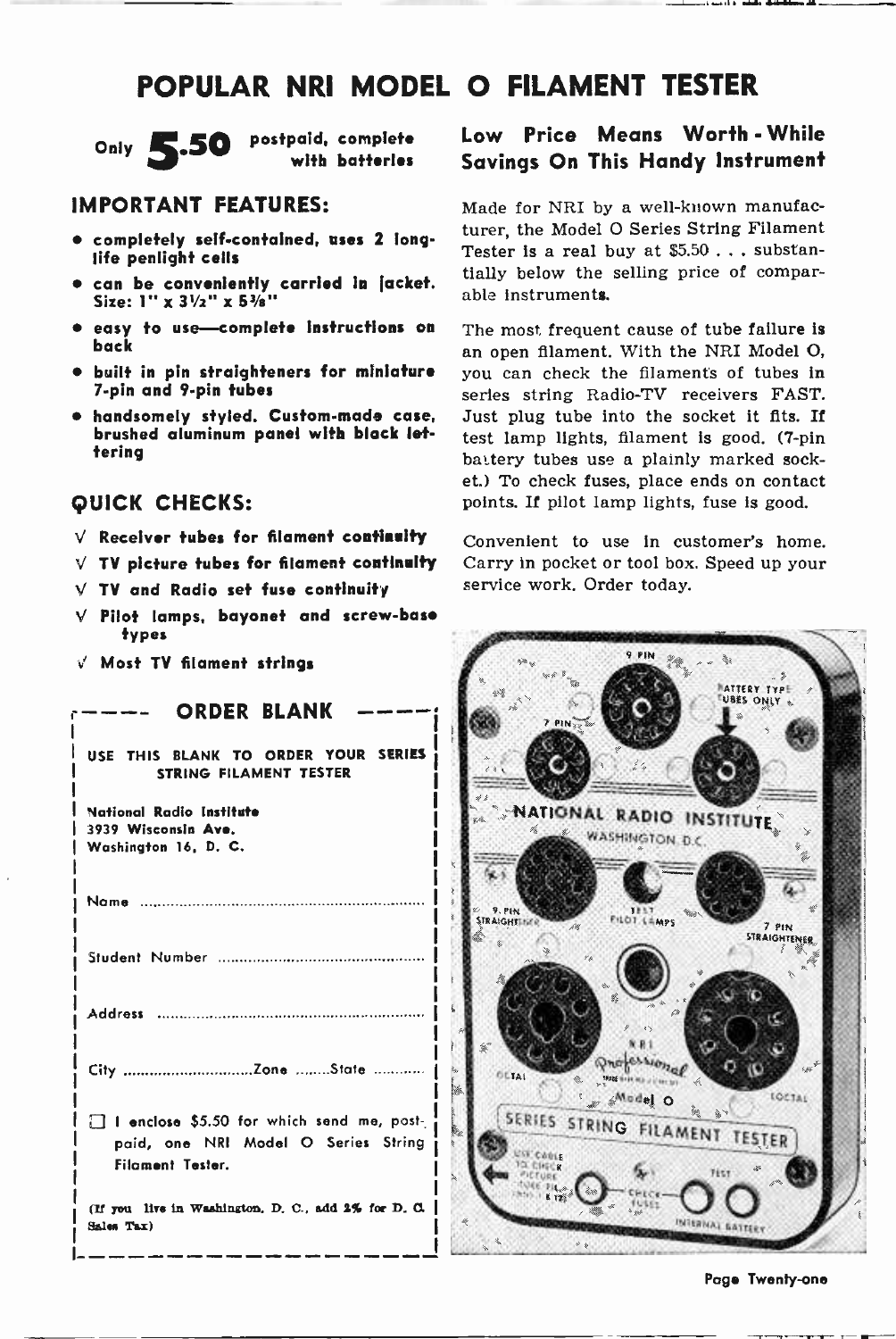(*from page one*)<br>the tuner and i-f stages get the same agc voltage because there is no voltage drop across resistor R4. With the switch in the<br>"suburban" position, a circuit is completed from the age line through R4, through<br>the switch, through resistor R6 and R7 to<br>ground, Current flow through this circuit<br>produces a drop across R4. The drop<br>across R4 subtracts from the age voltage<br>leaving a smaller volta age voltage to the tuner allows it to oper- ate at a high gain.

With the switch in the "distant" position,<br>resistor R6 is bypassed causing even a<br>larger drop across the resistor R4. The age<br>voltage at point X falls to an even lower<br>value and this small tuner age voltage<br>allows the tune

The additional filters in the grid circuit of each i-f stage perform an important function. These filters prevent feedback that could cause oscillations.

Some type of age level adjustment is found on many TV receivers. It may be labeled "fringe-local," "D-X range finger," or "age control." Most of these controls operate to attenuate part of the age volt-<br>operate to attenuat the control adjusts the agc delay. Delayed

 $-n \, r \, i$ 





age is used in TV receivers in the same way as in radios.



### Lifting and Leaning

- There are two kinds of people on earth today,
- Just two kinds of people, no more I say.
- Not the good and the bad, for it's well understood
- The good are half bad and the bad are half good.
- Not the happy and sad, for the swift-<br>flying years
- Bring each man his laughter and each his tears.
- Not the rich and the poor, for to count a man's wealth
- You must first know the state of his conscience and health.
- Not the humble and proud, for in life's busy span
- Who puts on vain airs is not counted a man.
- No! The two kinds of people on earth
- Are the people who lift and the people who lean.
- Wherever you go you will find the world's masses
- Are ever divided in just these two classes.
- And, strangely enough, you will find too, I ween,
- There is only one lifter to twenty who lean.
- In which class are you? Are you easing the load
- Of overtaxed lifters who toil down the road?
- Or are you a lifter who lets others bear
- Your portion of the worry and labor and care?

Ella Wheeler Wilcox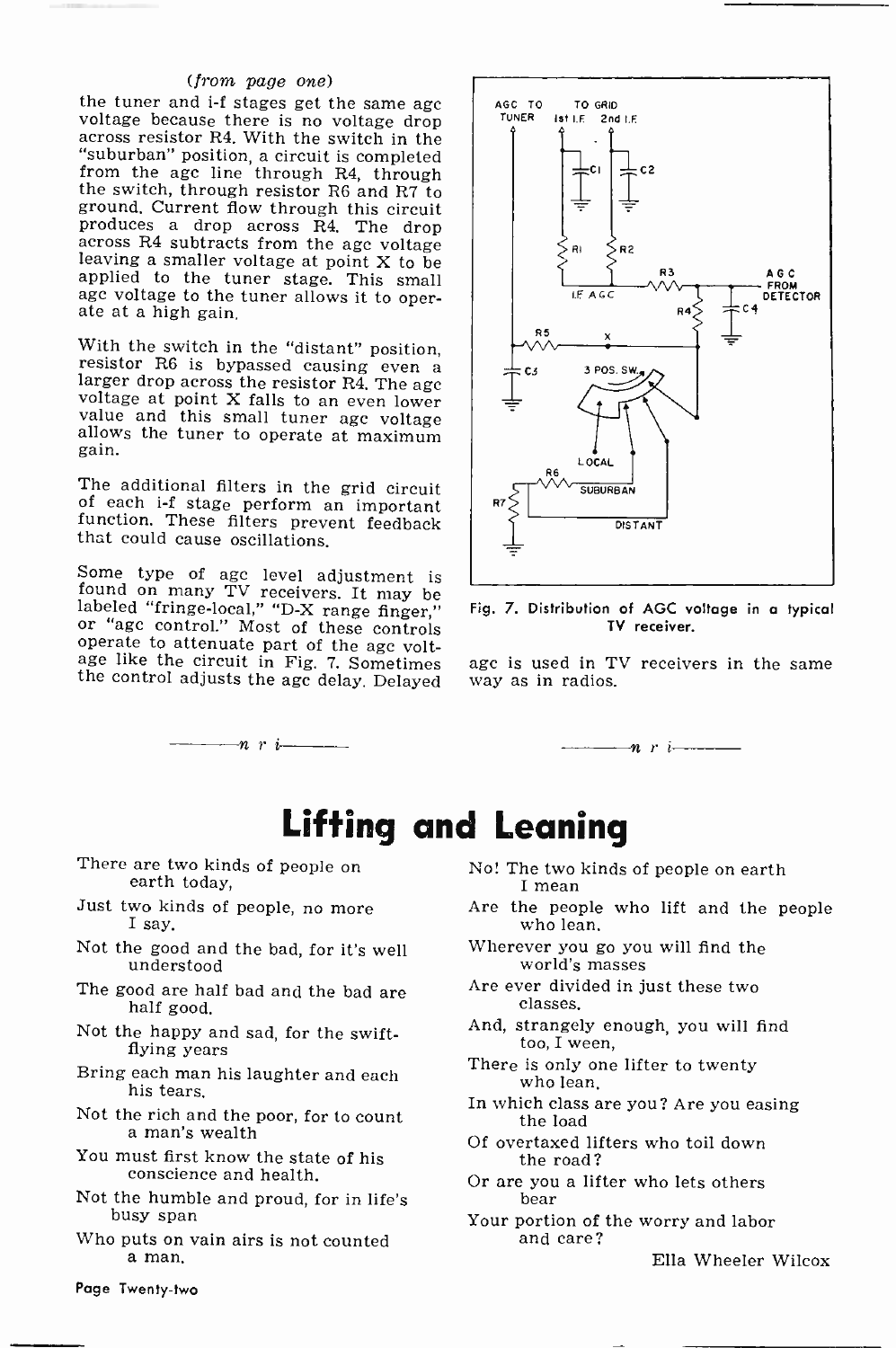

Springfield Chapter digging into refreshments at the close of a meeting.

### (Springfield-from page 15)

year ago requested the film "The Teacher Wore White" from the General Electric Company. It arrived just in time for the regular December meeting and it turned out to be well worth waiting for. The lar "Teacher Wore White" is excellent for  $\frac{1}{\sqrt{a}}$ showing at local chapter meetings, with enough of a story to make an interesting<br>film which basically describes the manufacture of receiving tubes. Following the showing of the film, refreshments were served.

For the balance of the evening Technical  $\begin{bmatrix} \text{Eaddy} \\ \text{C} \end{bmatrix}$ Advisor John Michnovez told of some of his experiences at the Radio Station and gave a fine talk on Ohm's Law.

Any other local chapter wishing to get the film "The Teacher Wore White" should write to Mr. R. W. Newbolt, General Electric Company, Receiving Tube Dept., 316 East Ninth Street, Owensboro, Ky.

NEW YORK CITY CHAPTER at its cus-<br>tomary Christmas party extended a warm welcome to Executive Secretary Ted Rose, who was present on his annual visit to the Chapter. One of the highlights of the evening was Ted Rose's administering the elected National President of the NRI Alumni Association for 1960. This was foltalks and discussions. Everyone attending<br>enjoyed the evening.

James Eaddy expressed his appreciation and that of the rest of the members to everyone connected with the NRI News for the valuable information it contains.<br>He particularly pointed out that the data on the Zenith Space Command TV set was followed by a short question-and-an-

came to him just as he was working on such a set and it helped him immensely.

The meetings continue to be educational and enjoyable,<br>thanks to the Chapter's own very adept speakers. Tom Hull<br>showed how to find a defect in a set that was completely dead. Using the Chapter's RCA Demonstrator, which he "bugged" up, he started from the speaker and worked forward until he reached the aerial; when he finished, the set worked perfectly. This was an enlightening demonstration.

Frank Zimmer went through a list of all the different types of equipment the Electronic Technician can service. The

large quantity is amazing. This reminded Cres Gomez how he repaired an oil burner simply by cleaning the face of a lightsensitive tube.

Cres Gomez, Frank Zimmer, Frank Catalano and Ralph Pincus continue recounting various experiences of theirs which are of interest to the members.

The officers elected to serve the Chapter for 1960 are: David Spitzer, Chairman; Thomas Hull, Exec. Chairman; Frank First Vice-Chairman; James<br>Second Vice-Chairman; Harry Vice-Chairman; Gerdts, Secretary, and Frank Catalano, Treasurer. Congratulations to these gentlemen!

The members were saddened by the passing of Emil C. Ruocco, a much -respected and active member since 1944, whose death represents a real loss to the Chapter.

PITTSBURGH CHAPTER enjoyed another talk by Mr. Clement McKelvey, a highly respected Honorary Member of the Chapter. His talk this time was devoted to horizontal oscillators and control circuits. The members always look forward eagerly to Mr. McKelvey's excellent talks.

The Chapter held its Annual Christmas Party at its December meeting. First was the election of officers for 1960, as follows: Thomas Schnader, Chairman; Howard Tate, Vice -Chairman; Ray Bender, Secre-tary; Jack Fox, Treasurer; William Lundy, Earl Uhl, and Charles Kelly, Executive Committee. Ted Rose, Executive Secretary of the NRI AA, who was present at the meeting on his annual visit to the Chapter, administered the oath of office. This

Page Twenty-three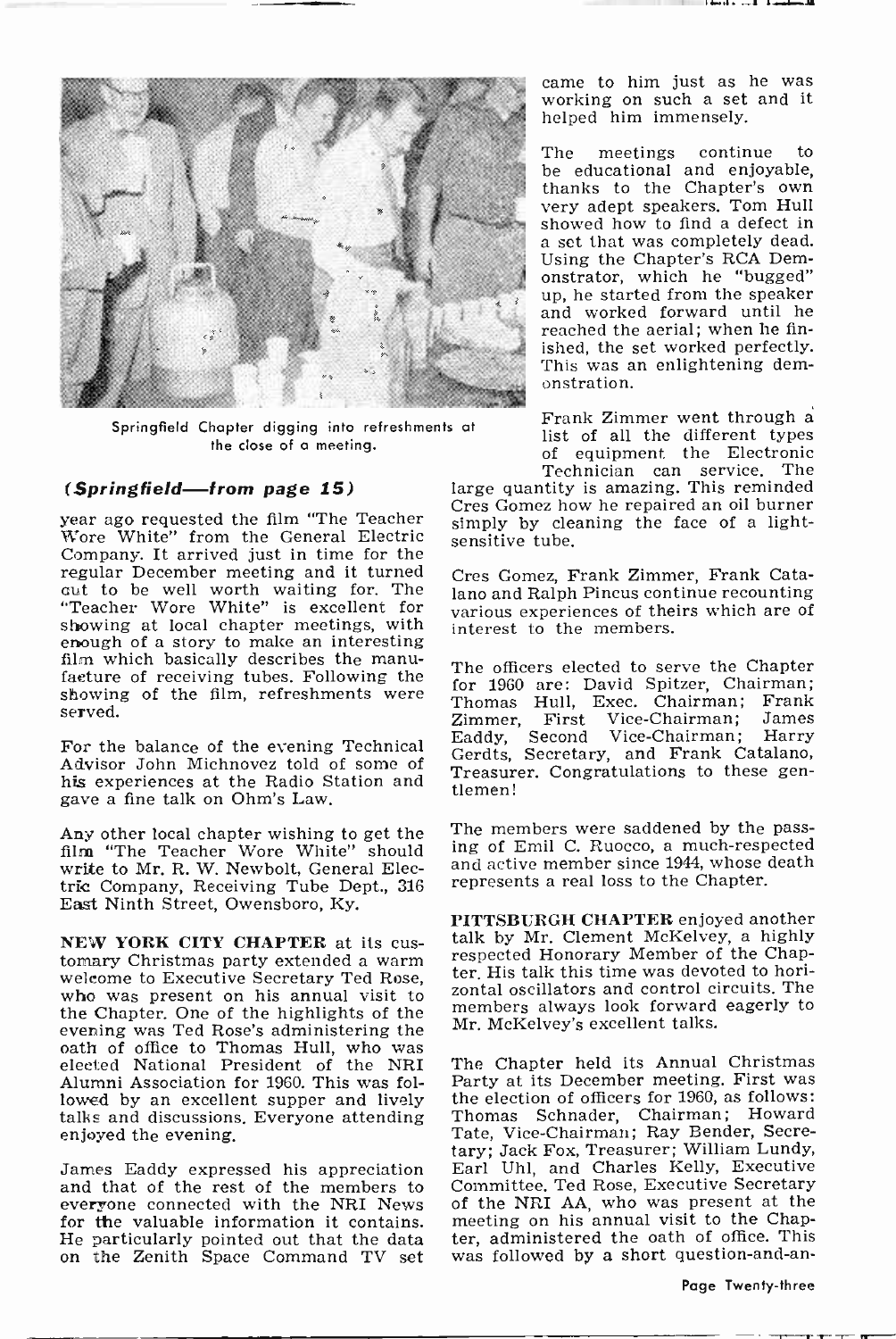swer period conducted by Chairman Tom Schnader. The evening ended with a buffet supper with a more than abundant supply of tasty items.

The Chapter informs National Headquarters that it is making plans for an even bigger and better year in 1960.

HAGERSTOWN (CUMBERLAND VAL-LEY) CHAPTER attended a Sylvania Clinic conducted by a Sylvania Electronic Engineer at the Hotel Alexander in Hagersthe company's TV receivers. A forecast of probable things-to-come was given, which included the possibility of a post-accelerated picture tube that would eliminate the<br>yoke, video amplifier, etc., and work on very low voltage. The members were of course extremely interested in this advance information.



Mr. Bill Heath, Service Supervisor, Westinghouse Corp., delivering talk to Philadelphia-Camden The Chapter has admitted four more new Chapter members.

PHILADELPHIA-CAMDEN CHAPTER is ter, gentlemen! enjoying some unusually fine programs and consequent high attendance (78 members at a December meeting).

One meeting featured Mr. Russ Mauger, Service Supervisor, and Mr. Herb Telling, Service Manager, of Philadelphia Distributors of Motorola. Mr. Mauger delivered a talk on the 1960 Motorola portables and table models. Schematics were given out<br>with other literature about Motorola receivers and Mr. Telling used a visualcast  $\begin{bmatrix} \text{senu} \text{ a payment, lesson or order, please} \\ \text{be sure to give your full name, complete} \end{bmatrix}$ projector for slides to explain the circuitry  $\begin{array}{c|c} \text{be sure to give your null name, complete} \\ \text{address and your NRI Student Number.} \end{array}$ of the sets.

At another meeting the members were hosts to Mr. Bill Heath, Service Supervisor of Westinghouse Corporation, who turned up plentifully equipped with slide projectors, film, consoles, table models, and port-



Messrs. Russ Mauger and Herb Telling, respectively Service Supervisor and Service Manager of Philadelphia Distributors for Motorola, at a meeting of the Philadelphia -Camden Chapter.

ables. Mr. Heath went through his sets in trouble -shooting and his description of the sets was such that it was a pleasure to sit and listen to him. He also gave out Service School books loaded with schematic and useful information on the Westinghouse sets, The membership was proud that Mr. Heath gave his talk as an exclusive, the on the 1960 sets. The members voted Mr. Heath as a lifetime Honorary Member.

Officers elected to serve the Chapter for <sup>1960</sup>are: Herb Emrich, Chairman; Harvey Morris, Vice -Chairman; Jules Cohen, Recording Sec'y; Joe Burke, Financial Sec'y; Charles Fehn, Treasurer; Charles Wells, Librarian; Ray Stout, Sgt. at Arms. Our congratulations to these officers.

members to membership: Donald Kowa-<br>lewsky, Joseph Glacker, James Corrigan, and Eugene Patrick. Welcome to the Chap-

n r

### HOW YOU CAN HELP NRI GIVE FASTER SERVICE

send a payment, lesson or order, please<br>be sure to give your full name, complete<br>address and your NRI Student Number.<br>If you are a graduate, write "Grad" after your name ore "G" after your Student Number. If you will remember always to do this, we will be able to give you quick efficient service.

Page Twenty-four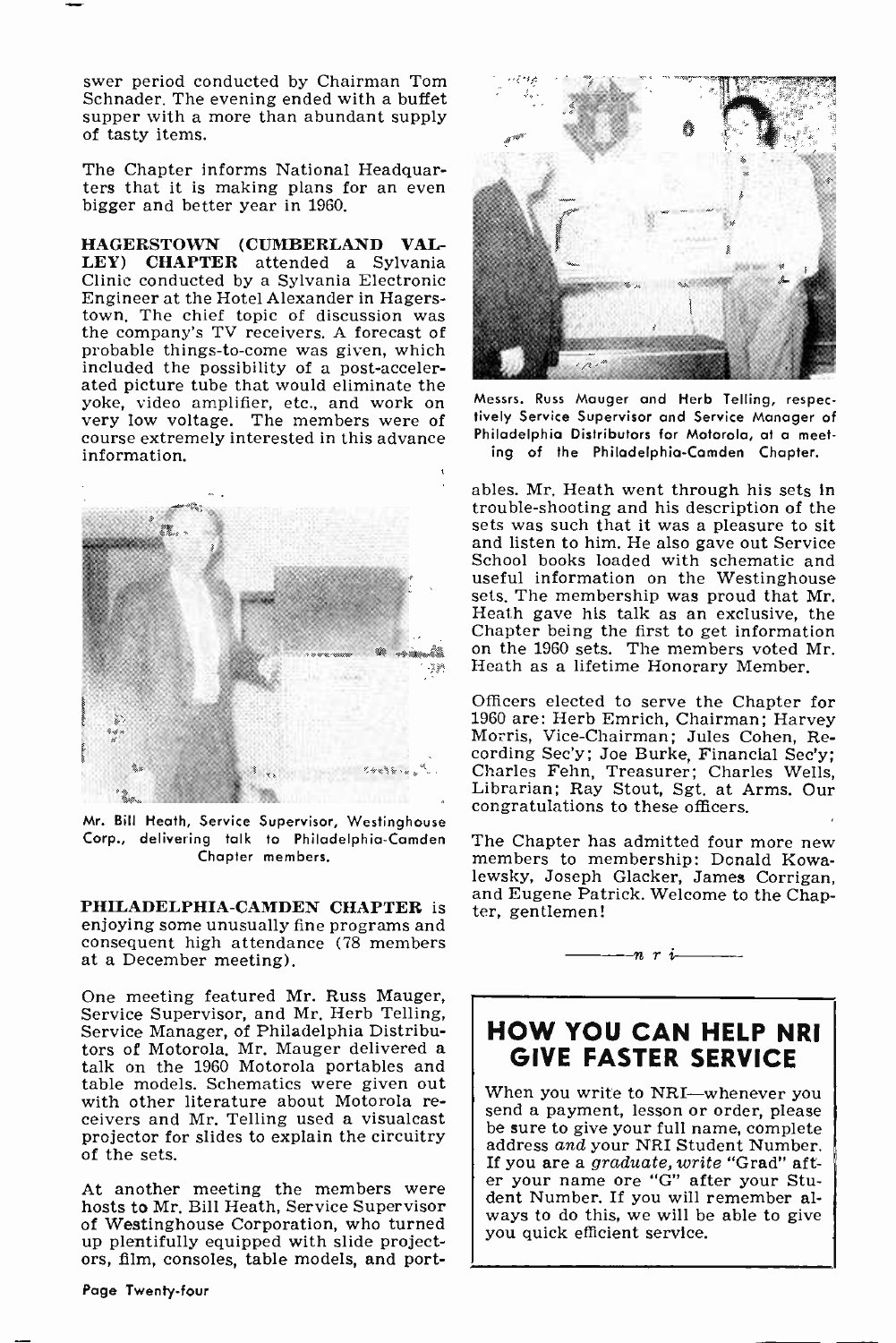Hi

Fi

# Corner

By JOHN G. DODGSON NR! Consultant

> Product Report: Eico AF -4 Stereo Amplifiier Kit

This 8-watt stereo amplifier is one of the few high-quality amplifiers on the market which is specifically designed for economy stereo systems using ceramic cartridges and small efficient speaker systems.

Besides this obvious use in setting up an inexpensive system, the AF-4 should be "just the ticket" for upgrading a package system or converting one to stereo operation.

No difficulty was encountered in assem- bling the AF -4. Despite the simplicity of the unit, there are quite a few parts in it spower output of 8 watts, 4 watts per chan-<br>and it does take time to build it—about 10 spel, may seem to be very low in compariand it does take time to build it-about 10 to 20 hours depending on experience.

rately or together, a separate on-off switch, a selector switch, a mode switch, and dual gain controls that can be oper-<br>ated separately or together. There are<br>more input and output jacks than could<br>ever be used including tape output and even a plug to provide power for a separate preamp.

The circuitry of the AF-4 is unusual in several ways. First of all, both channels use single-ended output which has traditionally been condemned for hi fi because<br>of the inherently high distortion. To reduce this distortion Eico uses 27-db of feedback---an unusually high amount. feedback-an unusually high (Most amplifiers employ only 15 to 20-db.) Because of the high feedback the AF-4 is quite stable and no ringing trouble was encountered in square-wave tests.

The tone-control system of the AF-4 is rather unique; the control for each channel provides for either bass cut or treble cut-no boost. This type of control system is used to reduce distortion since it per- mits the available gain to be used for distortion reducing feedback instead of being expended on excessive bass or treble boost. Although I did have reservations about this tone control system at first, I found it quite satisfactory when actually used in an inexpensive system.

The AF-4 comes complete with a metal more than enough to drive most 8 or 12-<br>case like most other Eico high fidelity inch speakers to a very loud level. Re-<br>equipment. It features a tone control for member that most Radio My measured frequency response of the AF -4 is shown in Fig. 1. It is evident that the high end is quite satisfactory, being  $only$   $-1$  db down at 20-kc. The rise in bass response below 500 cps is due to an ABC (automatic bass compensation) circuit connected to taps on the gain controls. With this network removed (by cutting two wires) the bass response is within  $\pm$ .6 -db to 25 cps. Hum and noise were in-audible at listening level. The power output was found to be slightly over 13 watts before clipping. Incidentally the rated power output of 8 watts, 4 watts per chanson to some of the 60 and 70 watt ampli-<br>fiers now being sold. However, 4 watts is member that most Radio and TV receivers seldom have over 1.5 watts output and are rarely turned up all the way! Of course, more power does insure low distortion on peak reproduction.

> Instead of using standard screw type terminals for the speaker connections the



Page Twenty-five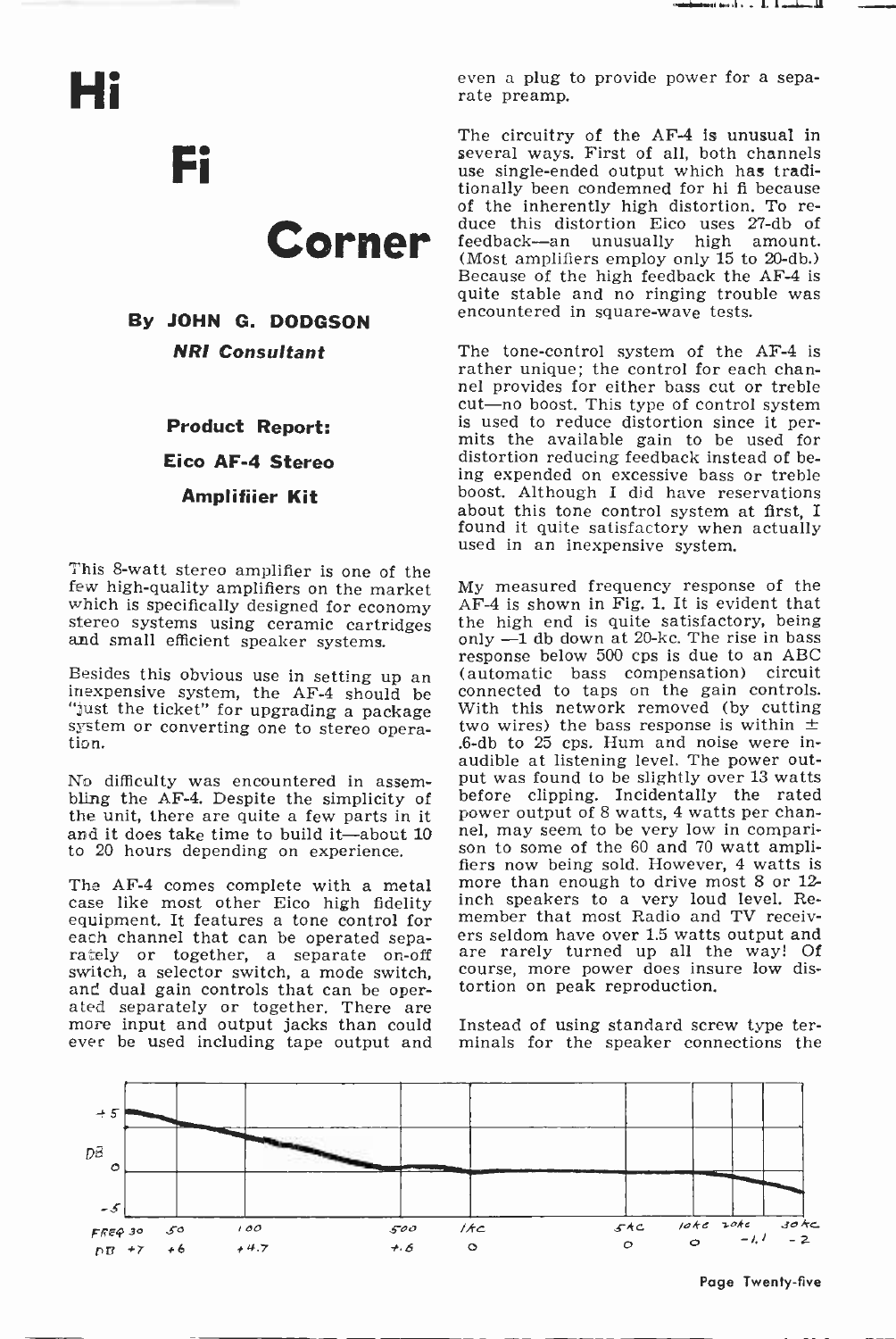$\overrightarrow{AF-4}$  offers a plug arrangement. That is, My only criticism of the AF-4, and this is speaker leads are soldered to special plugs (furnished) and jacks are provided on the too many inputs, outputs, switch positions, c there's nothing wrong with this arrange-<br>ment but it would have been easier to use<br>conventional terminal strips.

My only criticism of the AF-4, and this is and other such gimmicks that just aren't necessary. Disregarding this the EICO AF -4 is a well engineered unit that easily meets its specifications.



A device that produces electricity directly consists of a round plastic disk about one-<br>from gaseous fuel has been developed in a half inch thick and three inches in diam-<br>a new, improved form by General Electric eter. Its scientists, it has been announced by Dr. two chambers by a special plastic mem-<br>Guy Suits, General Electric Vice President brane, which has an electrode in contact Guy Suits, General Electric Vice President and director of research.

because it offers the possibility of generat-<br>ing electricity much more efficiently than<br>electrode, thus creating an electric cur-<br>by conventional methods. Fuel cells are rent. The positively charged hydrogen by conventional methods. Fuel cells are<br>also attractive because they are compact, light-weight power sources. Studies con-<br>ducted at the GE Research Laboratory and the electrons from the external cir-<br>have now resulted in a practical design." cuit to form water.

The fuel cell generates electricity by means of a chemical reaction. In the present version, hydrogen and oxygen produce an electric current, with water as a by- product.

"For more than a century," said Suits, other (or oxygen in the air can be used).<br>"scientists have been trying to develop a At one electrode, the hydrogen molecules<br>successful 'fuel cell,' as such a device is break up into half inch thick and three inches in diameter. Its hollow interior is divided into two chambers by a special plastic memwith each of its sides. Hydrogen is fed into one chamber, and oxygen into the At one electrode, the hydrogen molecules charged hydrogen. The electrons travel through an external circuit to the other moves through the membrane to the other electrode, where it combines with oxygen cuit to form water.

> The new device operates efficiently at room temperature and normal atmospheric pressure. Thermal efficiencies over 60 per cent have been obtained.

The fuel cell may find both civilian and<br>The model described and pictured above military uses." said Suits, "despite the fact military uses," said Suits, "despite the fact

Page Twenty-six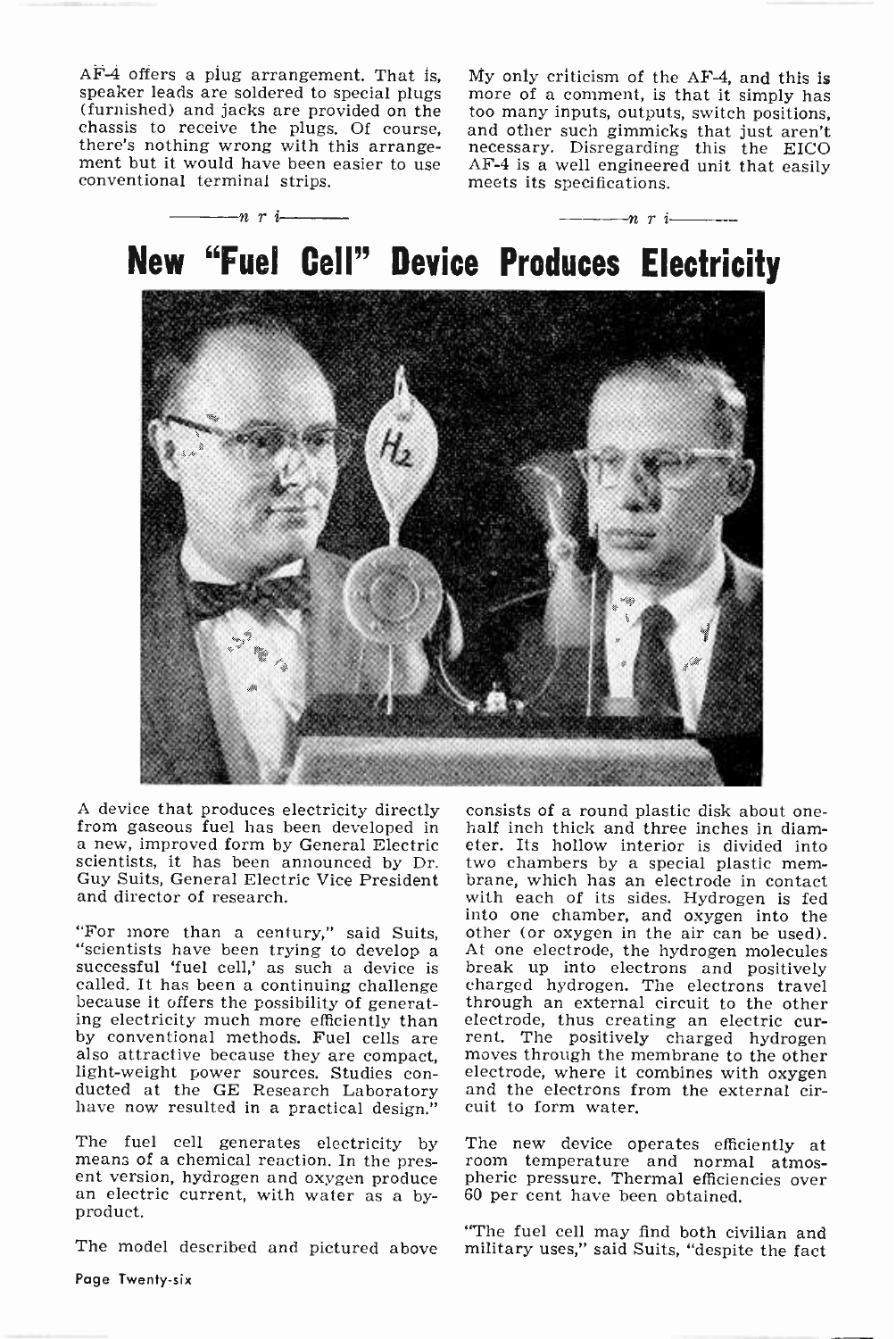

sources, but its special characteristics may<br>well fit it for a variety of uses. It is likely The cells have been operated mainly on that the present cell will be useful for specialty applications, rather than for the production of large quantities of power<br>for general distribution. Military and Because of the thinness of the cell itself<br>space vehicle applications might make use and the small size of the gas chambers, space vehicle applications might make use of the fuel cell's high reliability, simplicity, portability, light weight, and small volume."

### TECHNICAL DATA FUEL CELL

The broad principles of this device are common to all fuel cells, but the type described above is novel in employing an *ion exchange membrane* as an electrolyte.<br>This has an advantage over aqueous electrolytes, in that the electrolytically con- ducting ions are "locked in," and cannot be leached from the cell. These mem- branes also reject water when they reach saturation, and, therefore, no difficulty is experienced from dilution effects. These features combine to simplify the operation of the cell, because they provide built-<br>in controls for maintaining the electrolyte concentration and the water balance.

In addition, the electrolyte may be acidic,

consisting of a cation exchange resin in its hydrogen form. The use of an acidic electrolyte makes it possible to use gases containing carbon dioxide, e.g., air.

In cells using caustic electrolytes, such as potassium hydroxide, the hydroxyl ion is the charge carrier, and the water produced by the net cell reaction forms at the fuel electrode. In the present device, the hydrogen ion is the charge carrier, and the water forms at the oxidant electrode. This is advantageous when the cell be disposed of by controlled evaporation.

Among the other features that should be noted are the following: the solid polymer electrolyte makes possible very compact cell structure, operation on static heads of gas is possible, no moving parts are involved, and close tolerances are not involved in the construction cell.

that it produces low-voltage direct cur-<br>rent. We cannot yet determine how com-<br>petitive it will be with other power rent densities. <sup>A</sup>number of cells have been operating continuously for from 75 to 100 days, and these tests have not yet been concluded. One cell has operated for more than 100 days, and is still running. Two cells have<br>been operated with their cathodes exposed to the air; one of them is still running after more than 75 days. Portions of these tests have been conducted at curof the operation has been at lower cur-

> commercially available hydrogen and oxygen.

**TECHNICAL DATA** cubic foot have been calculated on the **General Electric Research Laboratory** basis of present data. Because of the thinness of the cell itself the performance of the cell in terms of net power per unit weight (or per unit volume) is attractive. Power densities of the order of one to two kilowatts per basis of present data.



Don't be so busy sawing wood that you haven't time to sharpen the saw.

 $\cdots$  r i  $\cdots$ 

### Chicken In Every Pot Department

A growing number of American families have solved the problem of whether to watch Ed Sullivan or Maverick. According to a survey reported in the Ziff-Davis magazine Electronics world, almost 25% of the U. S. families now own at least two television sets.

Page Twenty-seven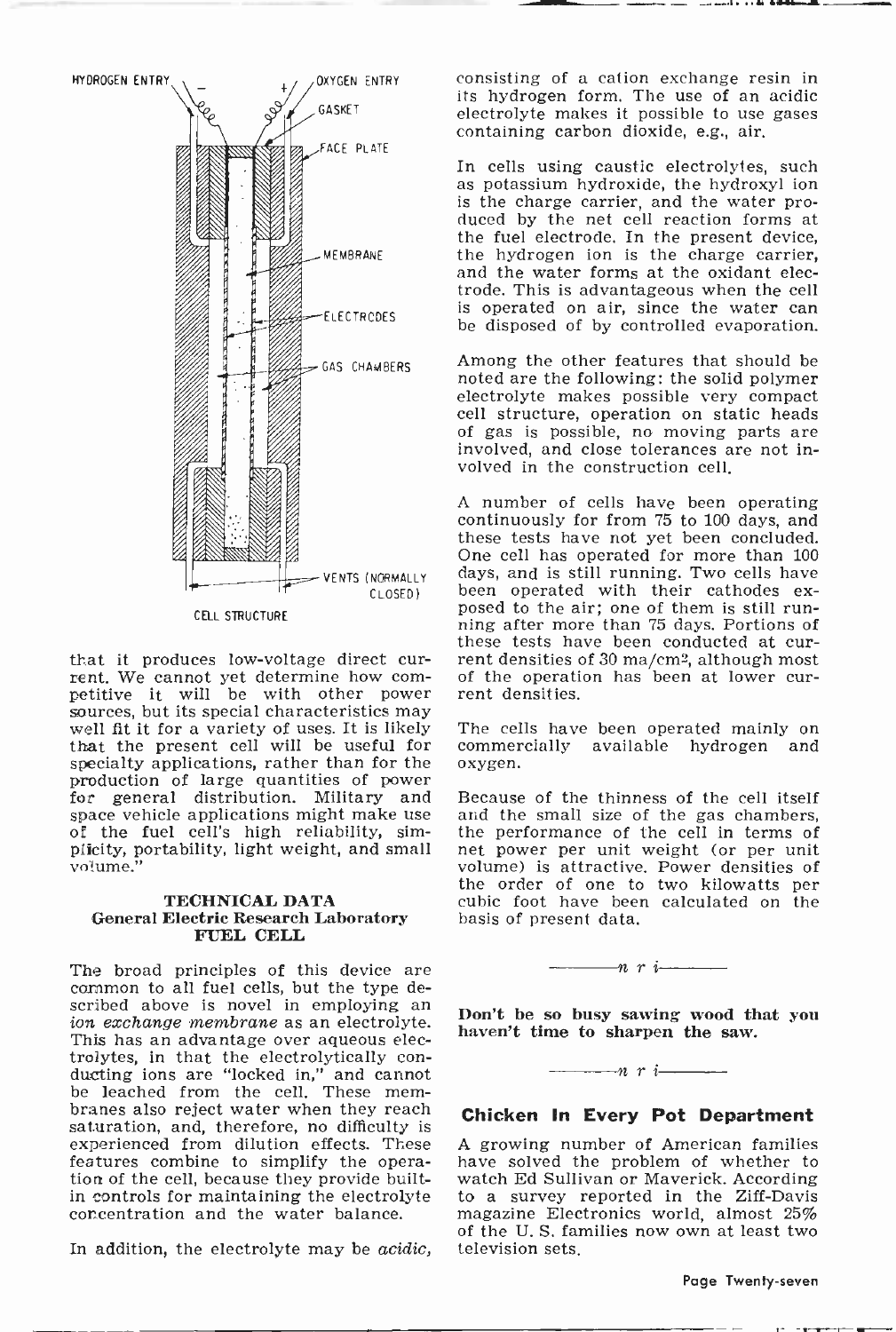### The Best Teacher\*

### By Henry Farad

\*Reprinted through courtesy of Radio -Electronics, who are owners of the copyright, 1954. NRI News is grateful to Radio -Electronics for permission to print this article.

Actually, the advanced student will recognize in this article the NRI Practical Train-<br>ing Plan. We are pleased to present this article, however, because it tells the story in an interesting manner and we feel that it is practically impossible to say too much on the subject of how to gain experience.

E DRIFTS into my TV repair shop two junk. This was simple enough. I inserted or three times a year. He's a different a classified ad in a local paper, offering individual each time, but his problem is to buy old TV sets—any size, shape, or<br>always the same. He has studied TV condition for cash. You don't have to be a always the same. He has studied TV condition for cash. You don't have to be a theory until it's running out of his ears; big dealer to do this. I put a \$50 maximum theory until it's running out of his ears; big dealer to do this. I put a \$50 maximum<br>what he needs now is on-the-job experi- on my offer, thus side-stepping big stuff; ence to make that theory worth something<br>in terms of dollars and cents. He is up<br>against a problem as old as civilizationhe hasn't been able to find a job because he has no experience; he can't get any experience because he can't find a job!

I can't help him directly. I'm a smallbore operator on a side street; my shop is in - frequently took a little doing. As might<br>front of my home. You know the setup; - be expected, there was something badly front of my home. You know the setup;<br>in slack season not half enough work for one man; when things get snowed under, produced neither raster nor sound; some a few 12- or 14-hour days clear the decks. made with fearful planing-mill noises.

However, I can explain how I got my ex-<br>perience after I'd run up against the identical problem. Like many others, I learned my TV theory at home in my spare time; making a living occupied most of my day- light hours. My only teachers were books, magazines, and a study course.

Inevitably, as does every student, I reached a point where the books began to blur. I'd absorbed all the wordage I could handle for the time being. I needed actual contact with TV sets-preferably in bad order.

I could have gotten that contact in a residential TV school, but I had a family to<br>support and no rich uncles. A job as a helper or apprentice in a TV shop was an- I practiced signal-tracing and alignment, other possibility, but a shop helper's pay to mention just a few of my earlier exis too low and his progress not fast enough periments. Th is too low and his progress not fast enough periments. Then, after I'd<br>for any but single, unburdened individuals. dry of information I sold i<br>I solved the problem by creating my own as detailed a little later. experience. The method is simple and relatively cheap; it can be duplicated anywhere. It can supply any student-as it<br>supplied me-with experience at exactly the right pace; never too fast, never too other. A v.t.v.m. with a couple of probes, slow; whenever he wants it-evenings, week-ends, any time.

My first step was to become what amounted to a part-time dealer in TV

junk. This was simple enough. I inserted to buy old TV sets-any size, shape, or I never paid more than \$30 for any of<br>the ten-inch clonkers I dragged home. \$30 was my top a couple of years back--a \$20 maximum would be more in line with today's situation.

I get by, which is just fine. But hired help Others were inhabited by gremlins or I can't use. Having dragged a relic home, I proceeded to restore it to working condition, which frequently took a little doing. As might amiss with every one of my prizes. Some made with fearful planing-mill noises. Others were inhabited by gremlins or some of the many ailments common to TV sets. Sad cases every one, but you don't learn TV repairing by working with sets in good order. Assuming a receiver hasn't suffered a major burn-up (sniff well before buying), and hasn't been robbed of tubes, then the worse its condition the better for the student seeking experience.

> The actual, hard-rock experience I gained in repairing those boxes was only part of the program. My next step was to twist every nonoperating control I could find, with the idea of getting everything as far out of kilter as possible. Then I restored everything to normal, sometimes repeat- ing the process several times. The further I progressed the bolder I became; the deeper I dug into my clonkers. I introduced defects and observed the symptoms. I practiced signal-tracing and alignment, to mention just a few of my earlier exdry of information I sold it down the river,

> In one corner of my over -sized garage I fought first one piece of junk back into working order and then another--and another. A v.t.v.m. with a couple of probes, a tube tester, and some early printings by Rider and Photofact made up my equipment, plus the usual hand tools.

It's no fun-not at the start. Not for the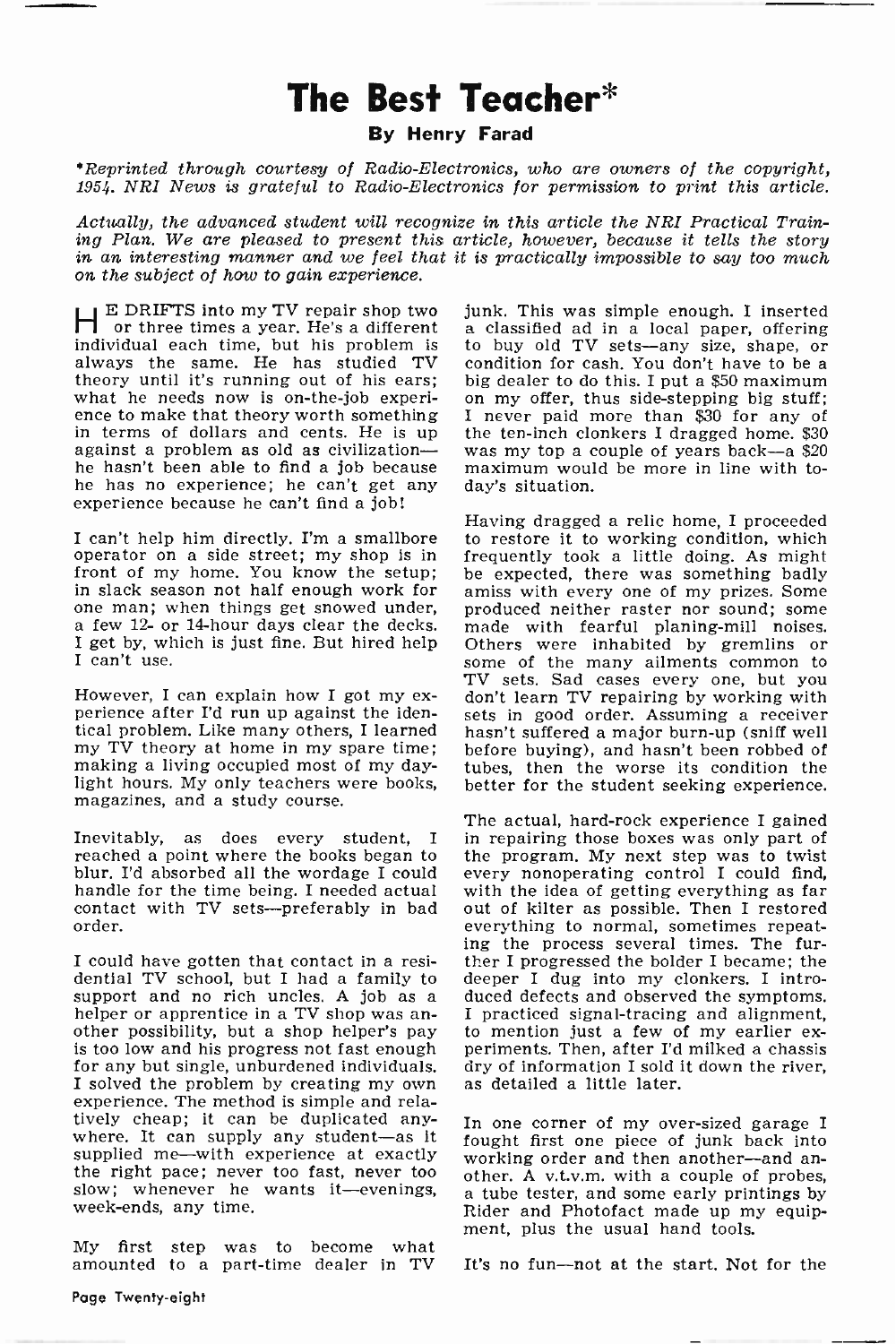student completely on his own, with not Instead of changing pace and developing<br>a soul to give him a lift when he gets a second deduction, Joe stubbornly makes<br>stuck in the mud, which is often. It's not another pass at the the most efficient method in the world, either; it involves frustrated hours of doeither; it involves frustrated hours of do-<br>ing things the wrong way, stupid mistakes, find him still working over the same group<br>wrong approaches, errors of both omis-<br>of components. Meanwhile in the process wrong approaches, errors of both omission and commission. There were times of checking and re-checking it's quite poswhen I'd have sold out for a fraction of sible Joe's test gear has indicated the the inventory. the inventory.

But you can say this about the method—<br>it works! It produces real, valuable experience. Moreover, it sticks with you, as does anything acquired the hard way. Another advantage is that you have neither After lunch or possibly the next day, he'll employer nor impatient customer breathemproyer not impact the discomer because of the TV set in a normal manner. I<br>ing down your neck-a handicap which can make even an experienced mechanic<br>sometimes black out sometimes black out.

I started out in my garage loaded with The calm, cool, and collected attitude is theory but inclined to go numb from the about twenty-five percent of the toptheory but inclined to go numb from the neck up the moment I removed the back of a defective TV set. The first time I pulled one out of a cabinet and turned<br>it over I recall sitting there for half an hour, just gawking, with a gone feeling at chassis unnecessarily pulled, and the num-<br>the pit of my stomach, wondering why I'd ber of 6AU6's popped by forgetting to rethe pit of my stomach, wondering why I'd ever started this. The first few times <sup>I</sup> compared a schematic with a chassis I from  $12.6$ , got lost so fast it was worse than pitiful. more speed. got lost so fast it was worse than pitiful. No fun at the start.

Little by little, however, stage by stage, I acquired competence and confidence, a backlog of experience. I discovered head-<br>on attacks don't pay off in TV repairing.<br>Strategy is the key to the jackpot; know-Strategy is the key to the jackpot;  $know$  switch had somehow been snapped over ing when to attack a repair job via the to PHONO. dynamic approach, checking a.c. compo-<br>nents with a v.t.v.m. or scope, and knownents with a v.t.v.m. or scope, and know-<br>ing when to use the static approach, rou-<br>which I wasted more than half a morn-<br>tinely checking socket voltages, capacitors ing trying to find out why the over-all<br>or resistors. It or resistors. It means knowing when to use a tube -tester and when to rely en- tirely on substitution. The difference between the strategic and the head -down approach is the difference between minutes and hours in wrapping up a repair the front end—and someone had swapped job.

The strategist is always changing pace. He hangs onto an idea or a deduction just so long, then if it fails to pan out he dumps it. This is an attitude of mind to<br>be cultivated. Let me illustrate the disadvantages of not having this attitude, by using a hypohetical Joe Doakes. Confronted with a fairly tough case of TV trouble, Joe looks the situation over and makes a quick deduction as to the prob- able cause. So far so good. However, Joe's test gear promptly reports that everything is under control in the suspected area. This is where real trouble starts.

Instead of changing pace and developing another pass at the original target. When sible Joe's test gear has indicated the<br>cause of the trouble. But because Joe is<br>operating strictly under Condition Goofoff. he pays no attention to what the test gear<br>tells him. He ignores it, knot-headedly<br>continuing his original line of attack.

come to, kick himself, and proceed to regoofed off like this more than once. Others far more competent than I have done ex-<br>actly the same thing.

The calm, cool, and collected attitude is drawer technician. It increases output and accuracy, it inspires that precious gem, customer confidence. Move slowly and deliberately; it will reduce the number of turn the filament knob on the tester back from 12.6. In short, the less haste the

I once pulled a chassis and fought with it for an hour, trying to discover the reason for nonsound. I was knee-deep in gear and ticed at long last that the record-player

which I wasted more than half a morncycles. (Yes, I checked and rechecked the tubes.) The trouble, it eventually developed, grew out of the fact that a 12AU7 and a 12AV7 were planted side by side in them! Later I discovered the owner had taken some of his tubes downtown for testing before calling me in, which shows to go you-never take anything for granted.

When nothing produces results within a reasonable time, start taking wild shots in the dark. I am reminded of a certain series -filament conglomeration wherein all

Service to a just cause rewards the worker with more real happiness and satisfaction than any other venture of life. Carrie Chapman Catt

Page Twenty-nine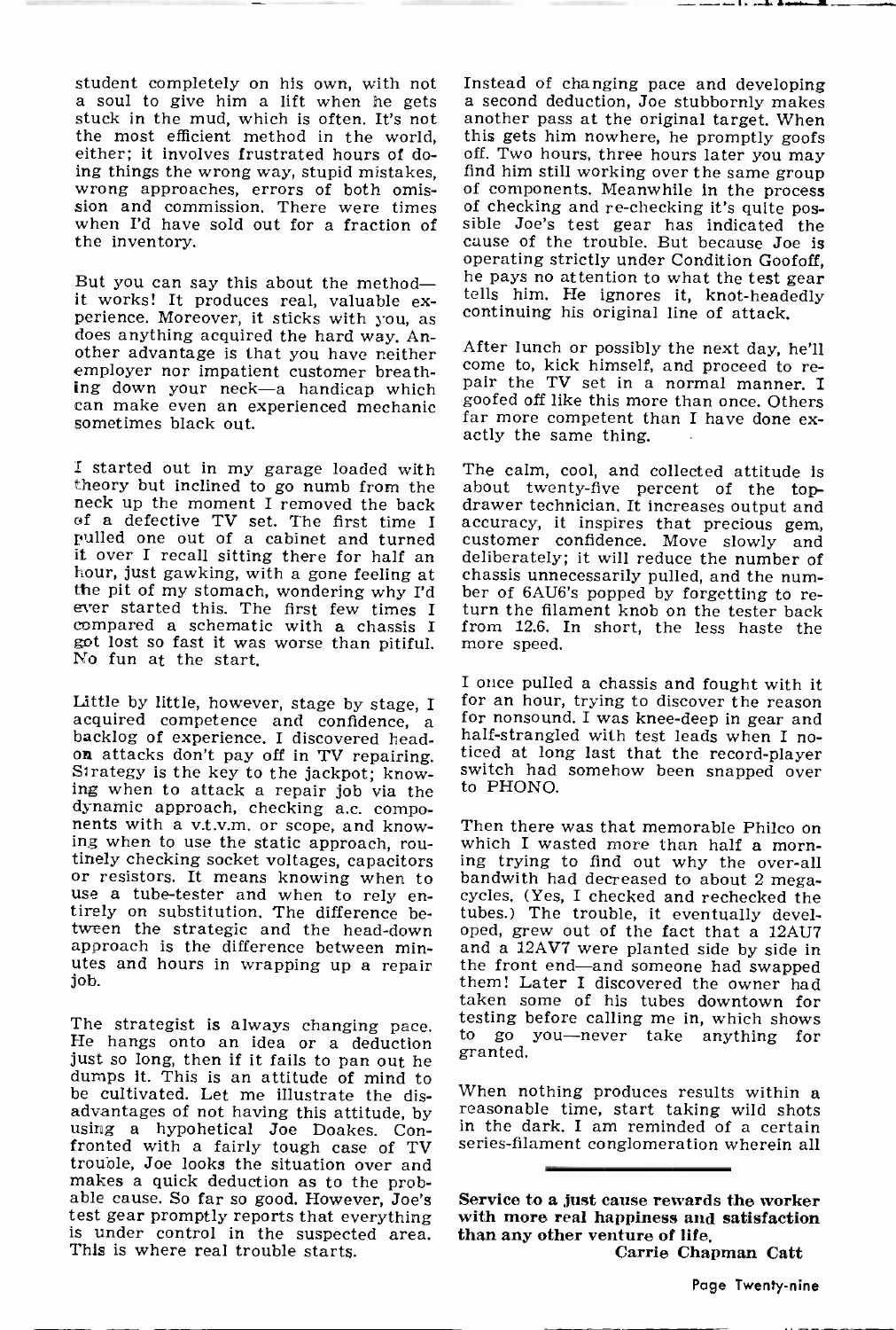the symptoms of an open grid circuit in to-cathode short in the damper! Then there was that frightful case of horizontal nonlinearity which was caused by trouble must elapse before he gains enou<br>in a 6SN7GT horizontal oscillator which ground to tackle general repair work. in a 6SN7GT horizontal oscillator which and as an added unattraction, the horizontal drive capacitor had insanely taken over the function of a horizontal centering control!

start.

In the end, I no longer crept timidly up to each sour TV set, wondering whether this one would be my Waterloo as I began to probe its innards.

Oh, sure you get thrown for a loss every tor. Ninety-nine per cent of the effort is so often by some box tougher than you, quite invisible, consisting of mental proc-<br>but repairing the vast majority of TV sets esses involv is so simple—even for a halfway com-<br>petent technician—that it sometimes seems<br>a shame to take the money(?).

I bought a lot of clonkers, but my actual more than one TV set. As soon as I milked<br>one dry, it was promptly sold.

I'd have a really good story here if I times expensive mistakes. In short, he'll be<br>could say these transactions showed a nice a student drawing wages for being incould say these transactions showed a nice profit, but not so. I had to price those boxes low enough to insure prompt disposal, and I had to get cash. The prices I got were anything but fancy. Considering the cost of advertising, mileage, replaced tubes and components, I lost some-<br>thing on every deal-around \$7.50 per box. work. Thus the student earns his wages,

Holding on for higher prices could have showed a profit possibly, but I wasn't<br>necessarily trying to make money; my objective was getting experience. Keeping<br>a constant supply of TV cadavers coming my way was the all-important item.

I started my project with a v.t.v.m. and<br>a tube-tester; eventually I acquired a<br>scope, sweep and marker generators, 1,000-<br>kc crystal marker oscillator, grid-dip kc crystal marker oscillator, grid-dip<br>meter, wattmeter, capacitance-bridge, meter, wattercool, capacitance ortuge, short wave receiver to monitor WWV, complete set of service manuals, and trimmings. You don't have to be a big dealer<br>to do this. I bought my gear one item at a time. Moreover the purchases were spread out over a considerable period of time.

Slow work? Well, acquiring electronic know-how is a slow process. The TV student in a hurry is licked before he starts; never less than a year and often two years must elapse before he gains enough

Anyway, and as I started to say some ever, the thought that practical experi-<br>time back, little by little, stage by stage, the must also have a price tag is some-<br>headache by headache, I acquired com-<br>petence and confidenc Also pretty well licked before he starts is<br>the TV student who expects to draw a salary while he gets his practical experi-<br>ence. Students pay considerable sums to acquire theory, and without protest. Howthing which seldom occurs to them. But that's what it amounts to when the inexperienced technician-sharp though he may be in theory-tries to hire out in Slowblow's TV shop.

> Apprentice training works out well enough in some occupations, where other services may be rendered while the student learns. Simply observing a TV repairman at work is of little value to the novice, assuming the repairman is not doubling as instructor. Ninety-nine per cent of the effort is quite invisible, consisting of mental proc-

> If Slowblow takes him as a bona-fide apprentice or learner, the novice will be in Slowblow's way for a long time; he's only half a technician. Slowblow would be forced to make up his deficiencies. Slow-<br>blow must spend many hours teaching the novice the techniques he needs; inevitably times expensive mistakes. In short, he'll be structed!

> The only practical way Slowblow can hire the student is on the basis of shop helper. Most of the time he will put up aerials, pull chassis, act as general man-of-allbut acquiring experience is strictly hit-ormiss, at a woefully slow rate.

> Hence, unless he's exceptionally lucky, the average Joe must buy his experienceand the only visible method is along the general route I've been outlining.

> Even if the student does not plan to go into business for himself, buying this test gear is actually a necessity. Considering the strong economic position enjoyed by the experienced, competent TV service technician, the money represents a trivial investment indeed.

> Financial statistics prove the best time to buy anything is a year ago.

Awning Art, Pawtucket, R. I.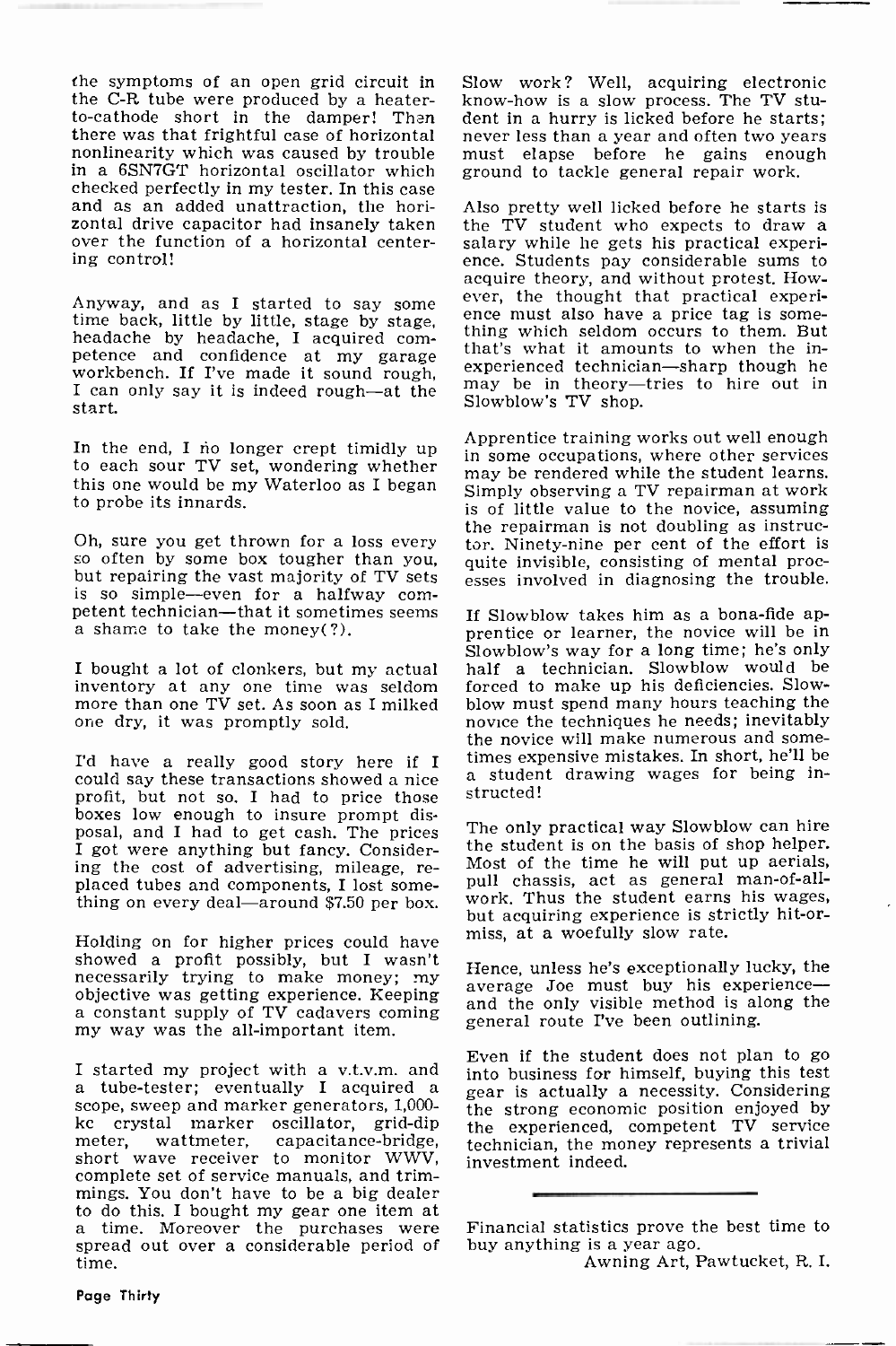# THE PRICE OF SUCCESS



OFTEN wonder what it is that brings one man success in life, and what it is that brings mediocrity or failure to his brother. The difference can't be in mental capacity; there is not the dif-

ference in performance. In short, I have reached the conclusion that some men succeed because they cheerfully pay the price of success, and others, tho they may claim ambition and a desire to succeed, are unwilling to pay that price.

### AND THE PRICE IS

<sup>O</sup>USE all your courage to force yourself to concentrate on the problem in hand, to think of it deeply and constantly, to study it from all angles, and to plan:

TO HAVE a high and sustained determination to put over what you plan to accomplish, not if circumstances be favorable to its accomplishment, but in spite of all adverse circumstances which may arise-and nothing worth while has ever been accomplished without some obstacles having been overcome.

**TO REFUSE to believe that there are any circumstances suffi-**I ciently strong to defeat you in the accomplishment of your purpose.

Hard? I should say so. That's why so many men never attempt to acquire success, answer the siren call of the rut and remain on the beaten paths that are for beaten men. Nothing worth while has ever been achieved without constant endeavor, some pain and constant application of the lash of ambition.

**THAT'S** the price of success as I see it. And I believe every man should ask himself : Am I willing to endure the pain of this struggle for the comforts and the rewards and the glory that go with achievement? Or shall I accept the uneasy and inadequate contentment that comes with mediocrity? Am I willing to pay the Price of Success?

## And the Time to Begin to Pay is Now